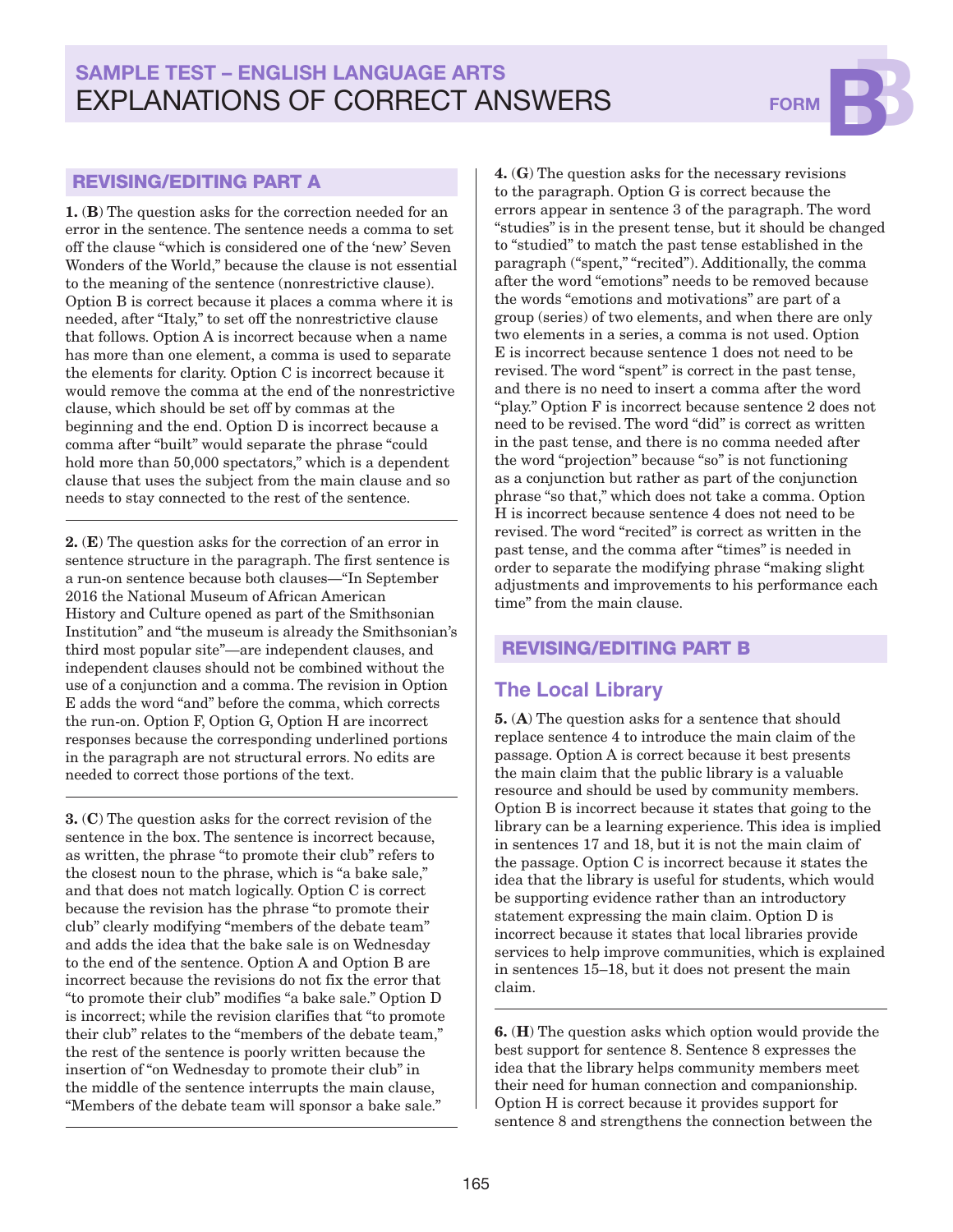information in sentence 8 and the main claim of the passage by listing examples of how people can connect at the library. Option E is incorrect because it references the history of the library, which does not support the idea in sentence 8 or the main claim of the passage. Option F is incorrect because, although it introduces the idea of community meetings, it does not support the idea in sentence 8. Option G is incorrect because it mentions expectations by the community members and brings up a new idea that is unrelated to the main claim of the passage and that does not provide support for sentence 8.

7. (A) The question asks for the revision of sentence 12 that best maintains the formal style established in the passage. Option A correctly maintains the formal style by using "people" instead of "you" and the more formal language "resources available" and "accomplish many tasks." Option B is incorrect because it uses second person, directly addressing the reader, which is informal. Option C is incorrect because, even though it does not use second person, it uses informal language like "work on" and "things." Option D is incorrect because it uses the informal phrase "whatever you need to do" in addition to informally addressing the reader through the use of second person.

8. (G) The question asks where sentence 17 should be moved in order to improve the organization of the fourth paragraph. Sentence 17 describes a typical librarian and the assistance he or she provides in the library. Option G correctly places sentence 17, an example of what else the librarian does, after the librarian is introduced in sentence 14. Option E is incorrect because it places the sentence before the main idea of the paragraph, which states that public libraries offer a variety of resources. Sentence 17 is an example of one of the resources, so it would not be placed at the beginning of the paragraph before the main idea. Option F is incorrect because it moves the sentence to before the librarian is introduced in the paragraph. Option H is incorrect because sentences 15 and 16 have shifted away from the topic of the librarian, so the details in sentence 17 would not logically fit between them.

9. (B) The question asks for a concluding sentence that would follow sentence 19 and support the argument presented in the passage. Option B is correct because it logically follows sentence 19 and supports the argument that the public library facilitates connections within a community and provides valuable services—some at no cost—by urging community members to use, maintain, and support their local public library. Option A is

incorrect because it does not provide a logical conclusion that fully supports the argument in the passage; the sentence addresses only one benefit of having a public library, ignoring the valuable services and resources it provides. Option C is incorrect because it presents the idea that the library has been in existence since 1833, which does not logically provide a conclusion for the passage or support the argument developed in the passage. Option D is incorrect because it presents a new claim—community leaders must work together to support library events—instead of a conclusion that supports the argument presented in the passage.

### READING COMPREHENSION

# **The Tunguska Fireball**

10. (H) The question asks for evidence that best supports a detail in the passage. When scientists were able to travel to the site almost two decades after the blast, they found a circle of "scorched and downed trees" that marked the blast site (paragraph 2), making Option H the correct answer. Option E is incorrect because, although the scientists searched for a crater, they never found one (paragraph 2). Option F is also incorrect because the tremors recorded at a seismic station thousands of miles away detailed the magnitude of the event, not the location (paragraph 1). Option G is incorrect because, although huts were flattened when the blast occurred, the destruction of the huts was not evident when the site was found almost two decades later (paragraph 1).

11. (A) The question asks why the June 30 date bears significance to some scientists. Scientists noted that Earth was passing through cometary debris on June 30, 1908 (paragraph 4), which supports the idea stated in Option A, making it the correct response. Option B is incorrect because, while it states a detail from the passage, the detail is not connected to the June 30 date. Option C is incorrect because it states a theory regarding the cause of the impact that is not tied to the date of June 30. Option D is incorrect because this detail is used in the passage to suggest that such a blast could not have been caused by a comet.

12. (E) The question asks for the evidence found after Galli's analysis. Galli discovered unusually high levels of some elements, such as copper, gold, and nickel, which are common elements in particles from outer space that were abundant in the tree resin (paragraph 6), as stated in Option E. Option F is incorrect because it refers to a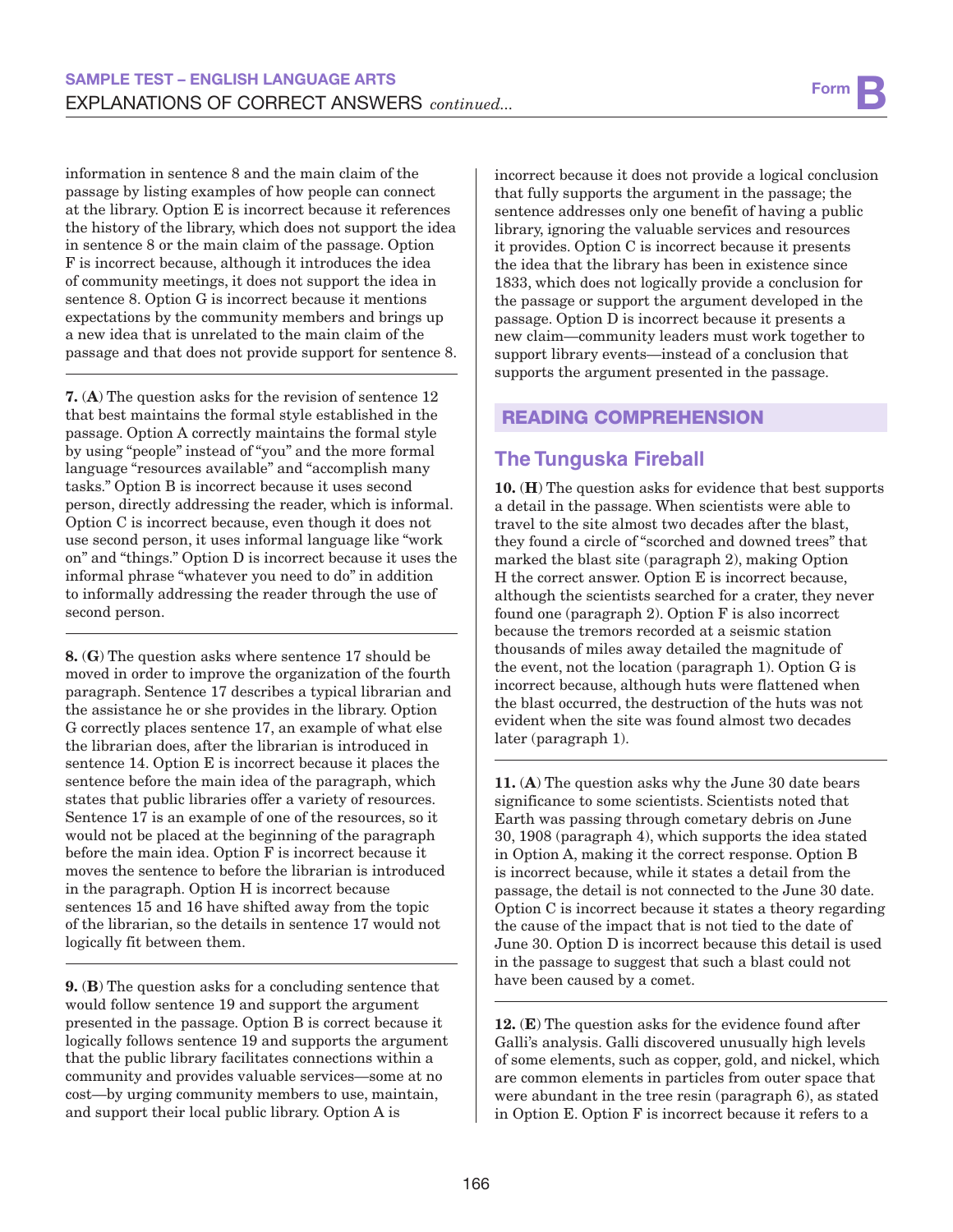prior finding of Galli's, not what his analysis of the tree resin revealed. Option G is incorrect because, although the spruce trees did survive the blast, they were the trees Galli studied rather than a revelation from his studies. Option H is incorrect because it was previously known that meteorites contained these elements, and that information was not revealed by Galli's analysis.

13. (B) The question asks for the most likely reason it was difficult for scientists to discover the site of the Tunguska explosion. Paragraph 2 notes that the site of the blast was very "remote," as stated in Option B. Option A is incorrect because none of the possible blast explanations mentioned in the passage suggest a nuclear explosion or radioactivity. Option C is incorrect because, even before visiting the site, scientists debated possible causes of the explosion (paragraphs 2–3). Option D is incorrect because the passage states in paragraph 2 that no evidence of a crater, or craters, was ever found.

14. (F) The questions asks for an explanation of how paragraph 1 supports the passage. Paragraph 1 provides several examples of the severe damage caused by the explosion, as stated in Option F. Option E is incorrect because the scientific aspects of the explosion are not discussed until later in the passage. Option G is incorrect because paragraph 1 discusses some of the effects of the blast rather than the potential cause. Although human suffering is one detail described in paragraph 1, this is not the primary evidence of the explosion's destruction, making Option H incorrect.

15. (D) The question asks how the questions at the end of the last paragraph affect the passage. Although the passage introduces a number of theories about the Tunguska explosion, no definitive explanation has been reached. This idea is stated in Option D. Option A is incorrect because, although the passage does not discourage further study, it does not specifically promote it. Option B is incorrect because, although the author presents multiple possible causes, the passage suggests that the damage was most likely caused by one of these possibilities rather than several of them simultaneously. The author is certainly curious about the actual cause of the Tunguska explosion but objectively presents the questions about it that remain unanswered, making Option C incorrect.

# **Excerpt from** *A Voice in the Wilderness*

16. (G) The question asks how the phrase affects the tone in the first part of the excerpt. The phrase includes the

words "all three" and "taken the trouble," emphasizing Margaret's early frustration as she recalls with some confused irritation that the men thought she needed an abundance of help earlier, but none of them is around to help when the train stops, as indicated in Option G. Option E is incorrect because when Margaret recalls the interaction, there is no indication that she blames the men for her current problem. Option F is incorrect because, while the description of how Margaret "hastily [gathers] up her belongings" and "[hurries] down the aisle" (paragraph 1) gives the appearance of being defiant, there is no evidence that she intentionally put herself in this vulnerable position just to make a point. Option H is incorrect because when Margaret recalls the interaction, there is no evidence that she appreciates the care shown to her, but rather she seems a bit offended that the men do not think she could take care of herself, as shown by the author's description of the forceful way she exits the train without assistance when it stops.

17. (C) The question asks for evidence from the passage that best supports the claim that Margaret is unfamiliar with traveling to new places. If Margaret has never traveled to this region by train before, she must guess or attempt to interpret what she sees. This idea is best represented in the sentence in paragraph 3 (Option C) where she questions whether the stations in the West have platforms. The sentence in paragraph 1 (Option A) is an incorrect response because Margaret's actions in the sentence are decisive as she gathers her belongings to disembark; she is familiar with rail travel. The sentence in paragraph 2 (Option B) is an incorrect response because, in the sentence, Margaret is using her knowledge about trains to attempt to interpret the actions of others; she is familiar with trains, even if a particular destination has not been mentioned. The sentence in paragraph 4 (Option D) is an incorrect response because, while the sentence shows that Margaret is trying to better understand her situation in the darkness, her ability to identify the train's engine and the figures carrying lanterns indicates some familiarity with her mode of travel.

18. (H) The question asks which sentence correctly explains the connection between the sentence from paragraph 4 and the overall plot of the excerpt. The train's need to stop for water is not evident to Margaret, which causes the external conflict. The sentence from paragraph 4 reveals how Margaret's confusion over her best course of action prevents her from recognizing the nature of the external conflict; therefore, Option H is correct. Option E is incorrect because Margaret's reliance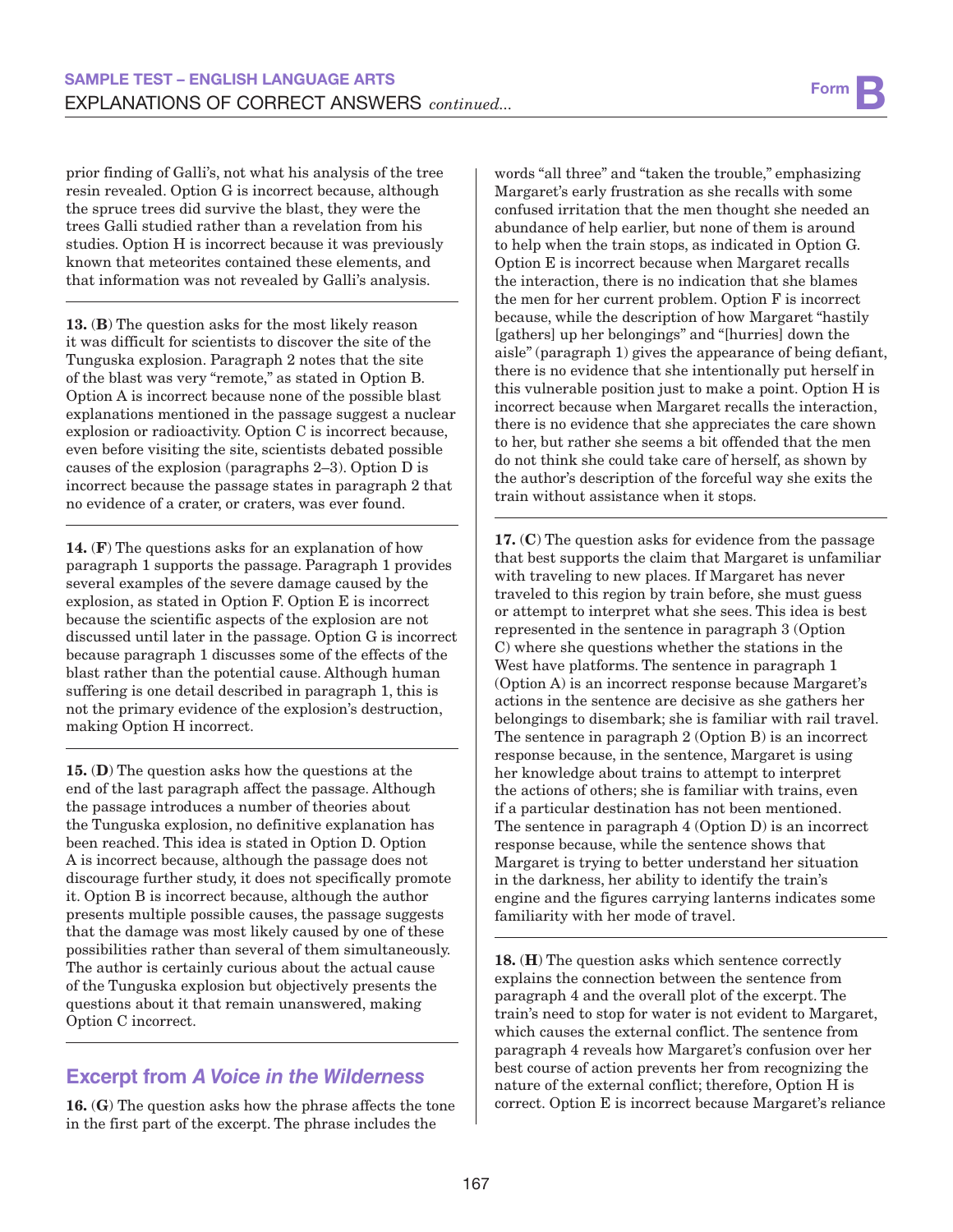on others is not demonstrated in the sentence, and her reliance on others does not contribute to the external conflict. Option F is incorrect because her concern for the opinion of others is not the main cause for her external conflict. Option G is incorrect because Margaret's indecision has no effect on the cause of the conflict.

19. (B) The question asks how the simile in the sentence from paragraph 4 reflects the tone of the paragraph. The image of two or three fireflies creating small specks of light in the darkness creates a sense of isolation or loneliness in Margaret, as shown in the sentence, "A sudden feeling of isolation took possession of her" (paragraph 4). Therefore, Option B is correct. Option A is incorrect because Margaret is confused and indecisive, showing her discomfort with her situation. Option C is incorrect because Margaret expresses distress in her situation, questions her decision, and worries about being labeled a "fool" (paragraph 4). Option D is incorrect because the simile is meant to show how far away things are from Margaret, not create a feeling of dread, which develops later in paragraph 9.

20. (H) The question asks for an explanation of what the imagery in the excerpt from paragraph 9 conveys. The words "useless" and "failure" in the sentence indicate that Margaret's best efforts do not help her. The phrase "the last car slatted itself past" shows that Margaret is helpless to stop the train from departing, which leaves her completely vulnerable, as described in Option H. Option E is incorrect because describing Margaret's "sickening sense of terror" indicates that she is extremely afraid of being left behind rather than increasingly irritated with the other passengers. Option F is incorrect because Margaret spends her time "screaming, running, trying to attract some one's attention" in an effort to be noticed so that the train will stop, not attempting to run as fast as the train. Option G is incorrect because while Margret's screaming and running could easily suggest feelings of anger, descriptions of her "sickening sense of terror and failure" indicate otherwise.

21. (A) The question asks about the relationship between the theme and paragraph 9, where Margaret desperately tries to get someone on the train to notice her. One important theme of this excerpt concerns Margaret's willingness to take action to ensure that she reaches her destination. This determination, described in Option A, is why she gathers her belongings together without help, gets off the train without being assisted by employees, and then attempts to climb back on while the train employees are busy examining the engine. Option B

is incorrect because, while the narrator describes her screaming as useless, she does not feel that her efforts overall are useless, and she does not give up until paragraph 10. Option C is incorrect because, while Margaret is feeling a sense of "failure" in paragraph 9, she does not condemn herself as the train moves away. Option D is incorrect because Margaret has expressed "terror" in paragraph 9 over being unable to catch someone's attention, not frustration over her lack of control over her surroundings.

22. (H) The question asks for what the figurative language illustrates in the sentence. As Margaret stands and reaches out "helpless hands," the language used to describe the train as "swinging tauntingly" and having "a leer in its eye" confirms Margaret's fears of being left alone and feeling foolish; there is nothing she can do to change the situation, as expressed in Option H. Option E is incorrect because, while the image of Margaret's helpless hands dropping at her sides could suggest a sense of doubt, the figurative language in the sentence emphasizes a different feeling about her situation and does not indicate her intentions. Option F is incorrect because, while the figurative language seems to give a malevolent quality to the train, it is not referring to the people onboard, who are described in paragraph 8 as "comfortable and safe inside, unconscious of her need." Option G is incorrect because, while Margaret is worried in paragraph 4 about embarrassing herself, she now feels "dazed" because she is overwhelmed with the seriousness of what has just happened.

23. (A) The question asks how paragraph 11 helps shape the overall plot of the excerpt. In paragraph 5, Margaret assumes there is a station, "It was probably on the other [side], but she was standing too near the cars to see," but in paragraph 11, the station that had been "so real" in Margaret's mind actually does not exist, supporting Option A as the correct response. Option B is incorrect because Margaret's main problem is not that she has imagined the station on the other side of the train but that it actually isn't there. Option C is incorrect because, while Margaret seems somewhat in awe of her surroundings in paragraph 12 and she "gasped" in paragraph 11, her exclamation is one of shock at the discovery, not surprise over an unexpected adventure. Option D is incorrect because the paragraph mainly describes what Margaret does in the particular situation she is currently in but does not explain or provide details that give insight to Margaret's personality in general.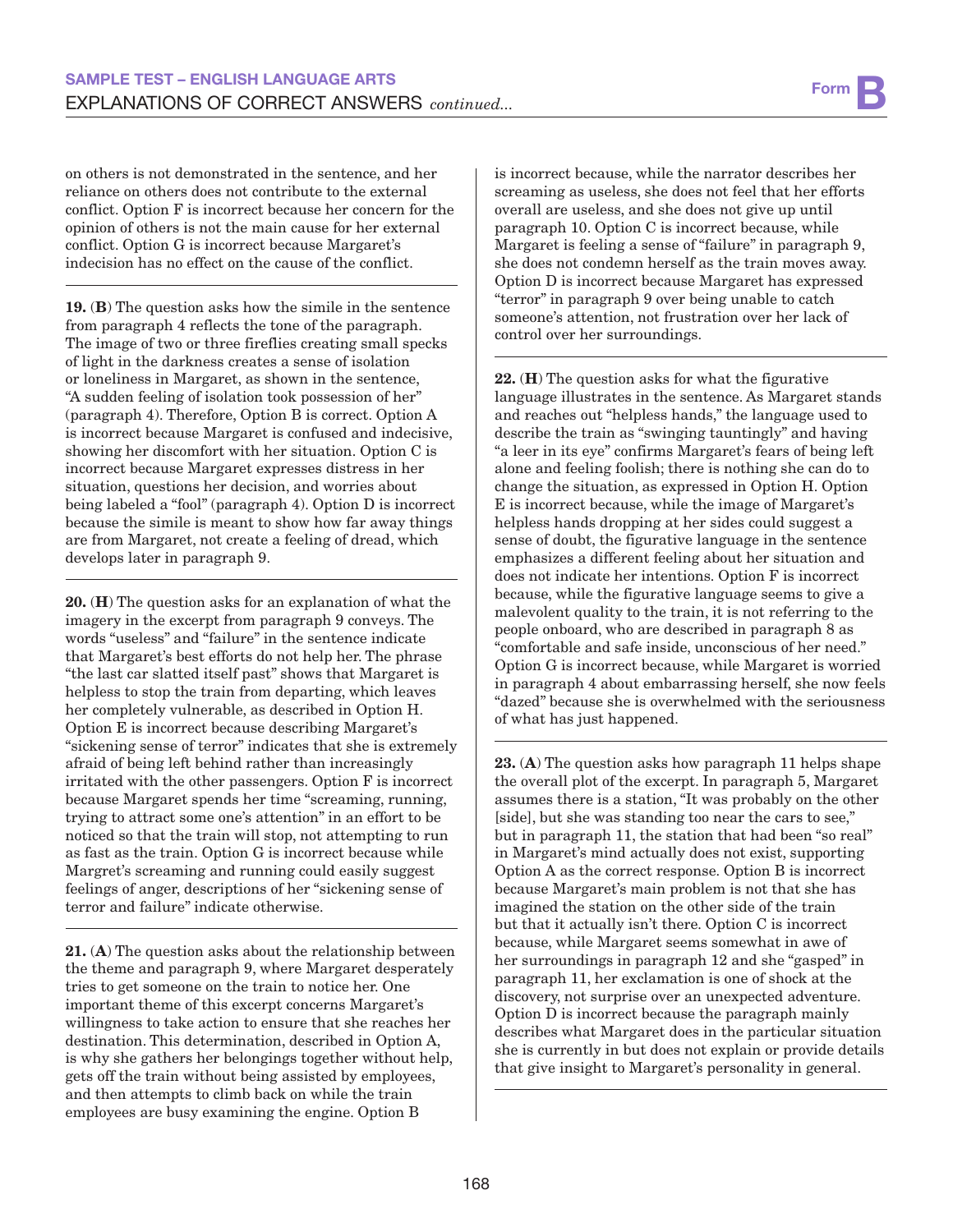24. (G) The question asks how the details about the setting support the theme of the excerpt. In paragraph 12, phrases such as "vast dome of curving blue" and "the beauty of the lonely night" describe the beauty of the place. However, in paragraph 13, the author writes, "no building broke the inky outlines of the plain, nor friendly light streamed out to cheer her heart" to express how alone Margaret really is. These phrases demonstrate that Option G is correct. Option E is incorrect because positive phrases such as "largest, most wonderful stars" show that Margaret is not overwhelmed by the darkness. Option F is incorrect because, while Margaret is feeling helpless and alone at the recent realization that there is no station (paragraph 11), the descriptions of the landscape, which focus on the beauty and mysteriousness of the place, do not signify hope but rather how quiet and isolated the location is. Option H is incorrect because, while Margaret has expressed fear in paragraphs 9–11, the details in paragraphs 12–13 do not show that she is discouraged but rather that she is aware of her situation because she sees no buildings or light.

## **Excerpt from "Niagara Falls"**

25. (D) The question asks for a specific detail from paragraph 2 that conveys the central idea that the Falls communicates a feeling of "unintelligible disaster" (paragraph 1). The sound of falling is described in paragraph 2 as "a noise of unspecified ruin," so Option D is correct because it best connects with the idea of "unintelligible disaster" mentioned in paragraph 1. Option A is incorrect because, although the water is described as "diaphanous as a precious stone" in paragraph 2 because of the "glow" coming from the interaction of the light, there are no stones within the water. Option B is incorrect because the details in paragraph 2 about the flow of colors in the water are described as an "ever-altering wonder," which conveys a sense of beauty and not a sense of disaster. Option C is incorrect because the rainbows in paragraph 2 are described as "vivid" and accompanying someone "courteously" while he or she walks, which contributes to the idea that the appearance and disappearance of the rainbows are a pleasant experience and not disastrous.

26. (G) The question asks for the effect of the comparison being made in the sentence in paragraph 2. The word "lacework" in the sentence suggests an elegant piece of craftsmanship, and the "one long curtain" and "extraordinarily level" aspects of the Falls mean that the Falls are uniform or consistent; therefore, Option G is correct. Option E is incorrect because neither "lacework and woven foam," nor the quality of being

extremely level, are related to timelessness. Option F is incorrect because, while a curtain may suggest the idea of something being hidden or secret, the description of a delicate "lacework" curtain does not suggest this purpose. Option H is incorrect because "lacework" is generally fragile and does not suggest great strength.

27. (C) The question asks for the statement that best describes how the sentence from paragraph 3 fits into the overall structure of the excerpt. The first sentence of paragraph 3 moves the description "beyond the foot of the Falls" to "the river" and then begins to describe this location before confirming it again with the words "these are the lower rapids." This emphasis on the shift in location is best stated in Option C, making it the correct response. Option A is incorrect because, as the first sentence in paragraph 3 states, the paragraph describes the river and not aspects of the Falls. Option B is incorrect because the entire paragraph describes only the literal movements of the river. Option D is incorrect because the features of the rapids, as described in paragraph 3, are all obvious and not hidden.

28. (E) The question asks for the sentence from the excerpt that best supports the idea that the essence of the Falls lies in their emotional impact. The first sentence in the excerpt establishes the "real secret of the beauty and terror of the Falls . . . lies in the feeling of colossal power and unintelligible disaster." Option E is correct because the sentence in Option A best supports this notion by identifying these qualities as "the heart," or essence, of the Falls. While "delicate" and "fragile" are words that can be connected with certain kinds of emotions, in the sentence in Option F, they are connected with physical beauty, so Option F is incorrect. Option G is incorrect because, while the sentence in Option G describes the power of the Falls' to engage one in thought, it does not best support the idea that the essence of the Falls lies in their emotional impact. Option H is incorrect because the sentence in Option H describes thoughts one may have while watching the Falls and is not focused on the Falls' emotional impact.

29. (D) The question asks how the sentence from paragraph 4 contributes to the development of ideas in the excerpt. The description of "cloudy thoughts of destiny and the passage of empires" in the sentence refers to the types of thoughts a person might have while observing the Falls, as stated in Option D. Option A is incorrect because the sentence focuses on the idea that the Falls are a place of great contemplation but does not clarify that these thoughts are life-changing. Option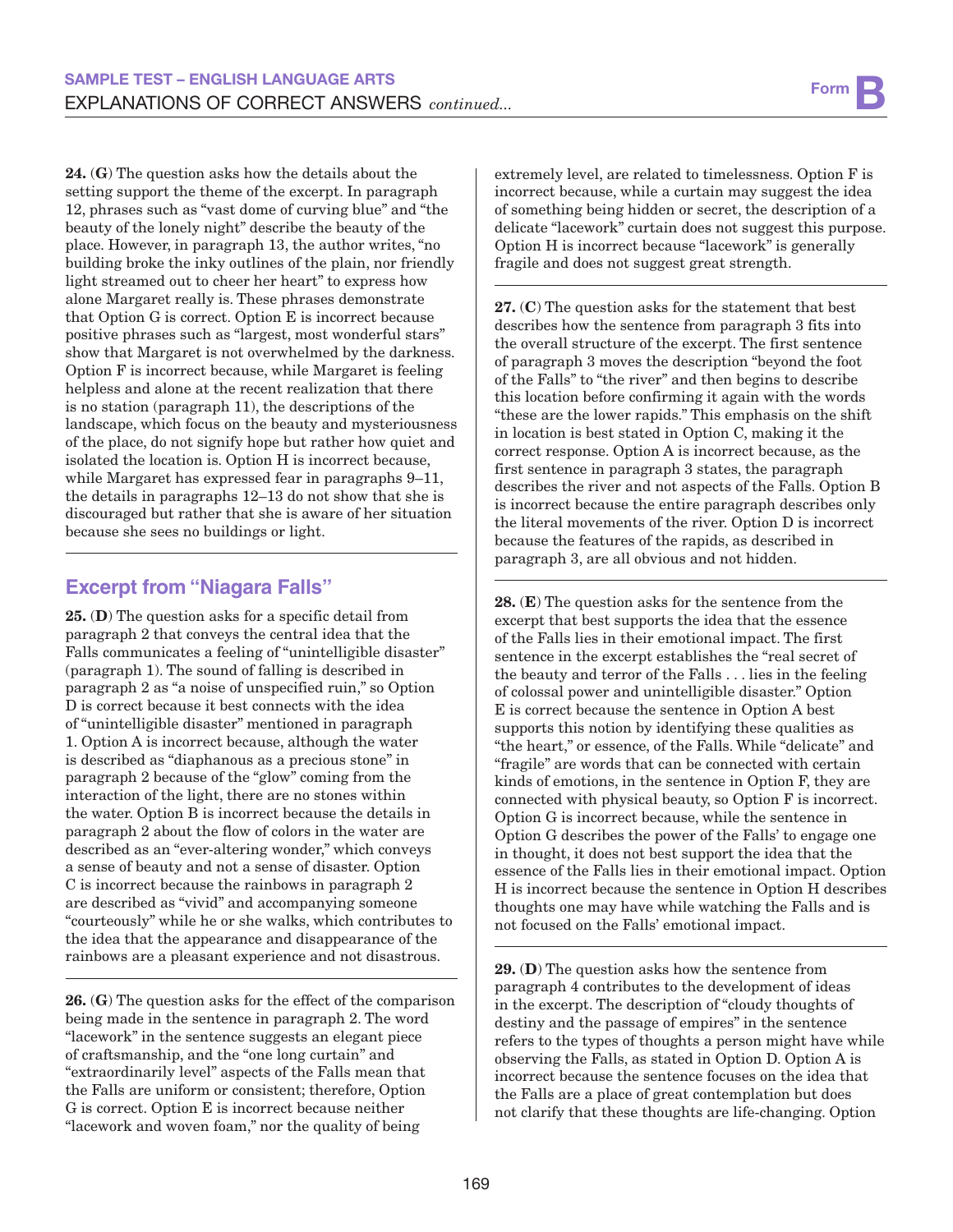B is incorrect because the sentence does not describe focused thoughts of a personal nature; the grand, sweeping nature of the falls inspire thoughts of the same caliber as "the passage of empires." Option C is incorrect because the sentence is about how the Falls inspire great thoughts but is not about how difficult it is to grasp the grandeur of the Falls.

30. (F) The question asks how the discussion of human life and history is illustrated in paragraph 4 of the excerpt. The author concludes in paragraph 4 that the Falls can be compared to people and history by writing, "both men and nations are hurried onwards to their ruin or ending as inevitably as this dark flood," making Option F correct. Option E is incorrect because the discussion of rainbows in paragraph 4 focuses on the fate of art and beauty, not of humanity ("I could not get out of my mind the thought of a friend, who said that the rainbows over the Falls were like the arts and beauty and goodness, with regard to the stream of life—caused by it, thrown upon its spray, but unable to stay or direct or affect it, and ceasing when it ceased"). Option G is incorrect because, in paragraph 4, the author talks about people in general when discussing "men and nations" and provides no evidence of the differences in specific individuals' experience of the Falls. Option H is incorrect because, while the setting at night does provide a place of contemplation, the author notes the "dark flood" as the overall illustration of the human experience.

31. (A) The question asks for the statement the author would agree with most. In paragraph 4, the author states that the Falls make a person feel "with an almost insupportable and yet comforting certitude, that both men and nations are hurried onwards to their ruin or ending." Later, the final sentence says, "With some such thoughts does the platitudinous heart win from the confusion and thunder of a Niagara peace." This sentence supports the author's belief that a person can find peace in accepting the certainty of his or her own ending, as expressed in Option A. Option B is incorrect because the author does not discuss regrets in the excerpt. Option C is incorrect because, while the excerpt discusses fear when looking at the power of the Falls, the excerpt does not support the idea that one should defy fear. Option D is incorrect because the excerpt states in paragraph 4 that art is "unable to stay."

# **Uncovering the Past**

32. (E) The question asks for a summary of what the goal of modern archaeology is in general. The passage is mostly about how archaeology has evolved from efforts to discover ancient artwork and museum pieces to using technology to piece together a sense of life in early civilizations, which is best described in Option E. Option F is incorrect because it states the goal of archaeology in the past, not in modern times. Option G is incorrect because finding settlements is not the goal but just the first step in the modern archaeological process. Option H is incorrect because it states the goal of traditional, rather than modern, archaeology.

33. (B) The question asks what artifacts a traditional archaeologist would be interested in finding based on the material in the passage. The passage explains that, unlike modern archaeologists, traditional archaeologists are interested in valuable items from the past rather than learning about the people from the past and their lifestyles. Jewelry and ceramics are examples of valuable items, which makes Option B correct. Option A is incorrect because human skeletons would be valuable to modern archaeologists, not traditional archaeologists. Option C is incorrect because it is a detail that relates to modern archaeologists' efforts to study people, not just valuable items. Option D is incorrect because the remains of animals would also advance the goals of modern, rather than traditional, archaeologists.

34. (E) The question asks how paragraph 2 supports the structure of the passage. The first paragraph provides history on the field of archaeology, specifically what has come to be known as traditional archaeology. Paragraph 2 describes how modern archaeology differs from traditional archaeology, which is detailed in Option E. Option F is incorrect because paragraph 2 provides no support for paragraph 1. Option G is incorrect because paragraph 2 provides facts about modern archaeology and does not introduce a theory. The remainder of the passage describes how modern archaeology was used at one specific dig, which is not mentioned in paragraph 2, making Option H incorrect.

35. (B) The question asks for the concluding sentence that best summarizes the information from paragraph 4. Paragraph 4 explains that Camelia's age was determined through an examination of her teeth, which makes the conclusion in Option B the correct answer. Option A is incorrect because the excavation discussed in the paragraph is at a house, not a theater or temple. Option C is incorrect because, although Camelia's body was smaller than a thirteen-year-old's would be expected to be, the passage does not go into enough detail to suggest that all people from the past were smaller than people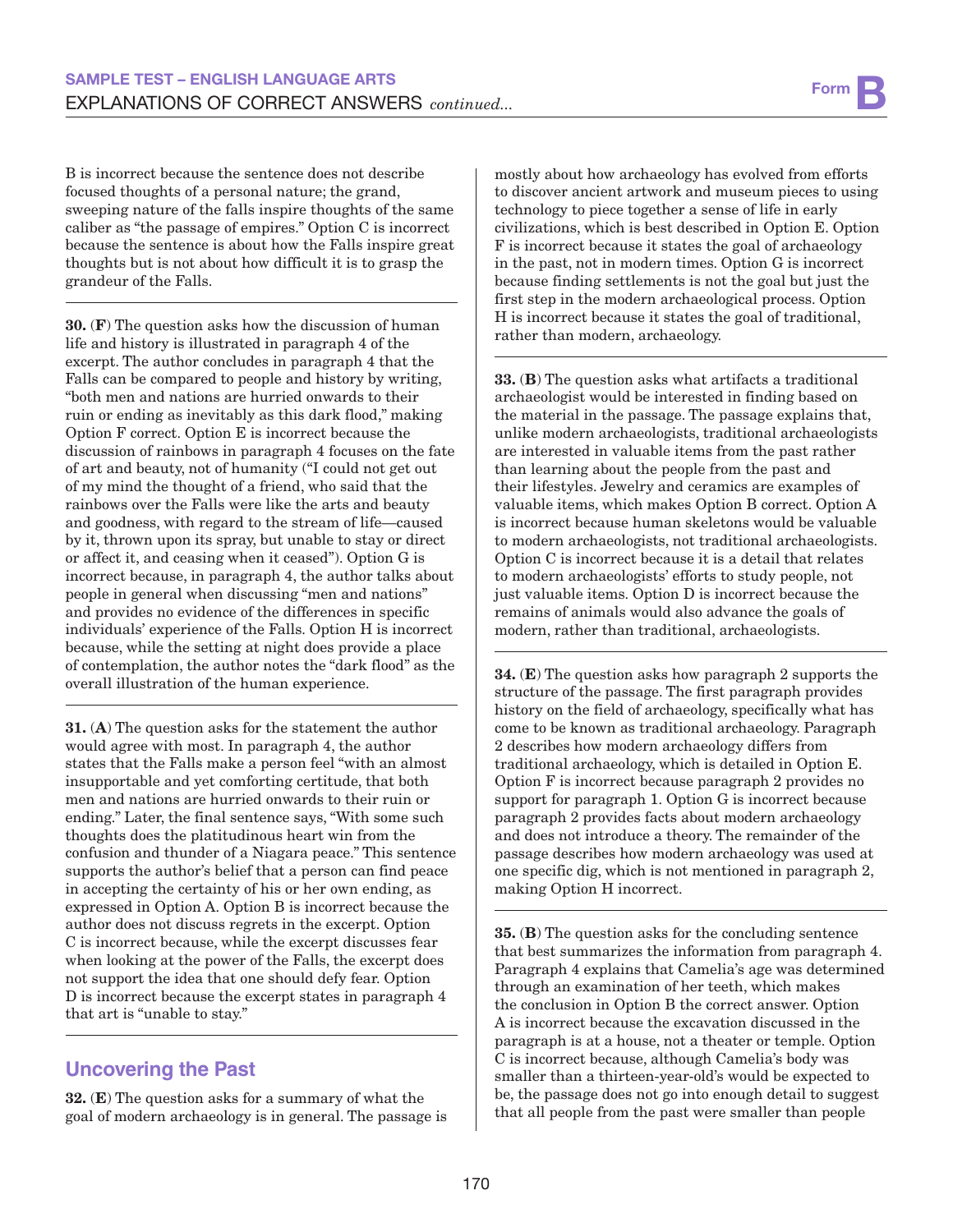are today. Option D is also incorrect because there is no evidence in the passage of Camelia's death being the result of a crime.

36. (H) The question asks what archaeologists learned about the ancient culture based on the evidence found in paragraphs 4–5. Paragraph 5 states that a paleobotanist identified four domesticated grains within a bake oven at the site, which supports Option H. Option E is incorrect because there is not enough evidence in either paragraph to support the broad assumption that people in Kourion had a better diet than people today. Option F is incorrect because the passage mentions the discovery of the remains of only one domesticated animal, which does not support the idea that Kourion people kept a wide variety of domesticated animals. Option G is incorrect because paragraph 4 states that Camelia's age was determined to be about thirteen at the time of her death, but since her death was likely caused by a natural disaster, the suggestion that all Kourion people had a shorter life expectancy than people today is not supported.

37. (D) The question asks for the strongest reason for the author mentioning the zooarchaeologist in the passage. The primary purpose of the passage is to explain and describe modern archaeology, the technology it employs, and various aspects of the field. Zooarchaeology is a specialty within the field, which is stated in Option D. Option A is incorrect because other artifacts found near Camelia could have been introduced without mentioning the zooarchaeologist. Option B is incorrect because the text does not state any comparisons between zooarchaeologists and paleoarchaeologists. Option C is incorrect because the passage does not provide a list of archaeological specialists.

# **Snowy Mountains**

38. (F) The question asks how the description in the first stanza helps establish a central idea of the poem. The poem is mostly about the grandeur of the mountains in spite of the spread of civilization. The first stanza contrasts these two elements, which is stated in Option F. Option E is incorrect because it is a detail that is referenced later in the poem. Option G is incorrect because the poem actually communicates the message that people do not recognize the greatness of the mountains. Option H is incorrect because, although the first stanza mentions the size of the mountains, it does not imply that people cannot see how large the mountains are.

39. (B) The question asks how the parallel structure of lines 1 and 15 affect the poem. Lines 1 and 15 communicate the feeling that the mountains are even higher and vaster than can be comprehended upon first view. This observation reflects the awe that the speaker feels, which is reinforced by the parallel structure of the lines, as stated in Option B. Option A is incorrect because the speaker never hints at fear when describing the mountains. Option C is incorrect because it reflects a literal interpretation of the figurative language in the two parallel lines: the mountains do not actually grow larger but are simply larger than can be understood at first. Option D is incorrect because the parallel structure of lines 1 and 15 is not meant to stress any sort of contrast between height and area but to reinforce the speaker's feeling by complementing each other.

40. (E) The question asks how the line from the poem helps develop the theme of the poem. Line 5 helps develop the theme that the mountains are more important than people realize by suggesting that the mountains serve a noble, foundational purpose in the world, as explained in Option E. Option F is incorrect because, while the poem does describe the strength and permanence of the mountains, the line does not suggest that these traits attract the clouds. Option G is incorrect because, while the line states that the highest peaks are "at rest," the mountains mentioned in the poem have already been harmed by human influence and do not remain untamed or untouched. Option H is incorrect because, while pillars are strong and may indicate shelter, there is no suggestion in the line that the mountains are protecting the people. Additionally, this concept is not a theme of the poem.

41. (D) The question asks how the isolation of the word affects the meaning of the poem. The isolation of the word "Uprise" powerfully emphasizes the first stanza's description of the magnificent mountains standing tall above the land below, as expressed in Option D. Option A is incorrect because the word describes the mountains and, therefore, does not create a contrast between the plateau and the city buildings, but rather between the mountains and the plateau. Option B is incorrect because the word contrasts the mountains with the plateau; it does not compare the mountains to the buildings in the city. Option C is incorrect because the first stanza describes the already developed land over which the mountains rise.

42. (G) The question asks how the poet develops the speaker's point of view in the second stanza. In the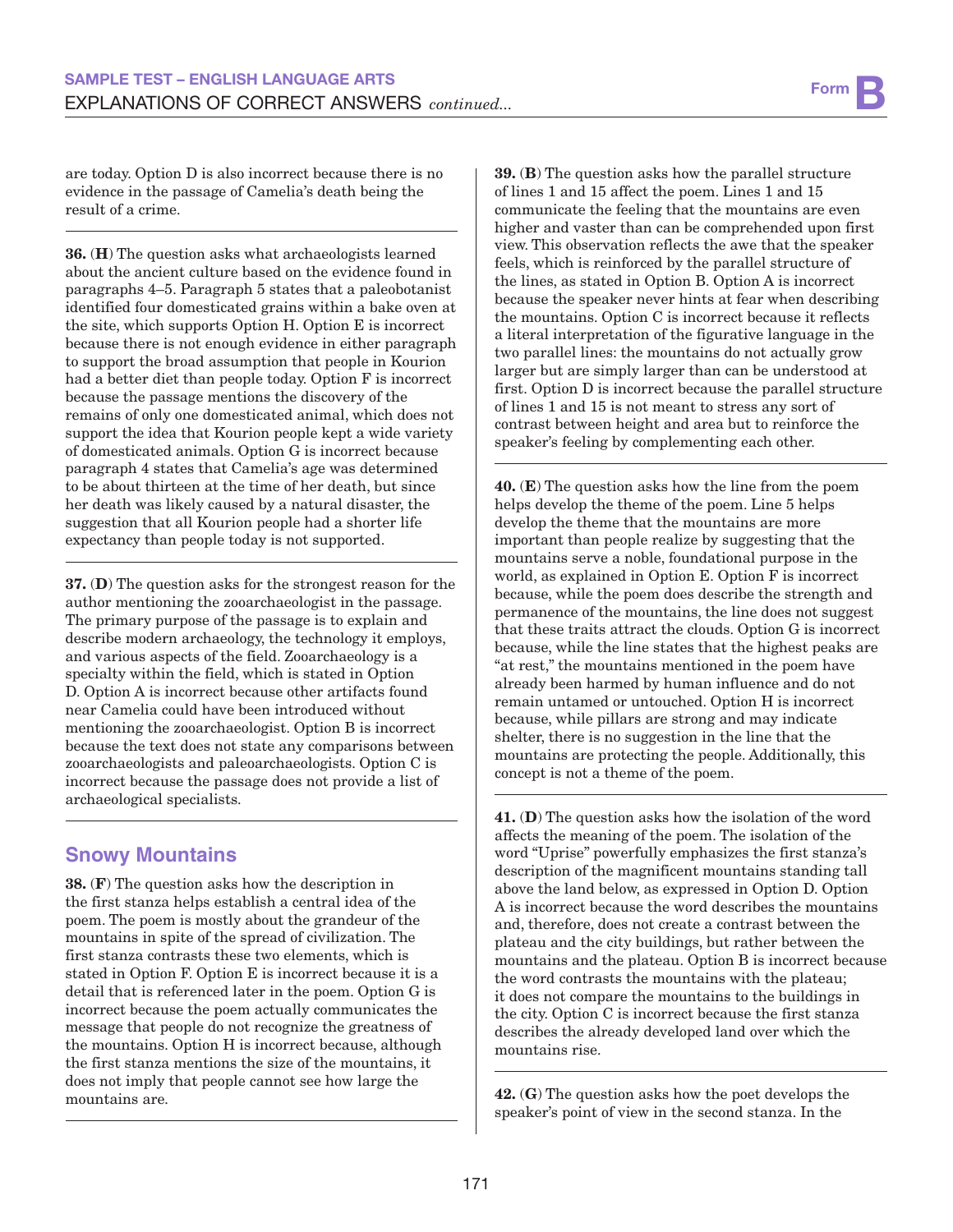second stanza, the speaker criticizes the destructive actions of "the world" (lines 8 and 10) against the mountains—actions such as tunneling "their granite cliffs" (line 11) and destroying "the lonely fragments of their peace" (line 14)—as described in Option G. Option E is incorrect because the speaker's descriptions of the mountains' grandeur mainly occur in the first and third stanzas, while in the second stanza, the speaker focuses on humanity and its negative effect on the mountains. Option F is incorrect because the wording of the second stanza—"makes war" (line 10), "Splits down their shining sides" (line 12), and "Destroys the lonely fragments" (line 14)—communicates the speaker's position that people's main impact on the mountains is destructive; the wording does not illustrate different ways people impact the natural environment. Option H is incorrect because no benefit to the mountains is described by the speaker in the second stanza.

43. (D) The question asks for the line from the poem that best supports the idea that people have forfeited natural beauty for profit. Advertisements are often used as a means to gain a profit, as implied by the soap advertisement in line 13 (Option D). Additionally, the word "Plasters," in line 13, communicates a negative connotation for the use of advertisements on the priceless natural beauty of the mountains, making Option D the correct response. Option A is incorrect because, while city roofs may spoil the natural beauty, they do not directly symbolize financial gain or profit in line 3. Option B is incorrect because, although making a profit might have been the root cause of the damage that was done to the mountains, making war on the mountains is not a direct message about profit or financial gain in line 10. Option C is incorrect because, although tunneling through the mountains affects the natural beauty of the mountains, it does not directly symbolize financial gain or profit in line 11.

44. (F) The question asks for the detail from the poem that reflects the speaker's view that people often fail to appreciate that which is familiar. Line 9 (Option F) most directly supports this idea by implying that the mountains have been here for so long that people are accustomed to seeing them and no longer appreciate their beauty and value, making Option F the correct response. Option E is incorrect because line 6 describes the mountains' location, rather than their longevity or familiarity. Option G is incorrect because, in line 12, the mention of harm that has been done to the mountains does not connect to a sense of overfamiliarity. Option H is incorrect because, although line 18 alludes to the longevity of the mountains, it does not connect the

longevity with a sense of overfamiliarity or the failure of people to appreciate the mountains' worth.

45. (A) The question asks how the details in the third stanza contribute to the development of the theme of the poem. In the third stanza, phrases such as "Wilderness still untamed" (line 17), "time-resisting storm-worn stone" (line 22), and "The mountains swing along" (line 23) convey the message that in spite of the destruction described in the second stanza, the mountains manage to maintain their wild magnificence. This message is communicated in Option A. Option B is incorrect because, while the phrase "Barrier broken down" (line 21) conveys the idea that people can have some effect on the natural landscape, it does not convey how nature affects people. Option C is incorrect because the phrase "those who do not heed" (line 21) implies a choice to damage nature and not a lack of awareness or understanding. Option D is incorrect because the third stanza is not a call to humanity to respect the mountains but a description of the untamed, welcoming mountains and the joy they provide for those who appreciate them.

46. (G) The question asks how the lines help convey the speaker's point of view. The words "those who do not need / The joy" in lines 21–22 suggest the speaker's sadness that people do not realize that they are destroying something wonderful and irreplaceable, as expressed in Option G. Option E is incorrect because the word "barrier" (line 21) refers to the speaker's opinion that the mountains were "spread by Gods" (line 19) and not to an obstacle that the speaker thinks should be removed. Option F is incorrect because, while the lines indicate that people have lost the need to connect with nature, they do not reveal that the speaker thinks that the cause of this loss is busyness. Option H is incorrect because, although the speaker does say that the stone is "timeresisting" (line 22), this belief is only a small detail of the speaker's point of view.

47. (A) The question asks what the personification in the lines suggests in the poem. Line 25's use of the word "Welcoming" suggests that the mountains are kind hosts. Lines 23 and 26, with language such as "The mountains swing along" and "The mists that dance and drive before the sun," imply the carefree nature of the mountains as they resist the destructive work of humanity. Therefore, Option A is correct. Option B is incorrect because the wording in the lines is positive and victorious, with no language to suggest coming destruction. Option C is incorrect because, although the lines mention that "the mountains swing along" (line 23) and "the mists . . . dance" (line 26), the personification is used to describe the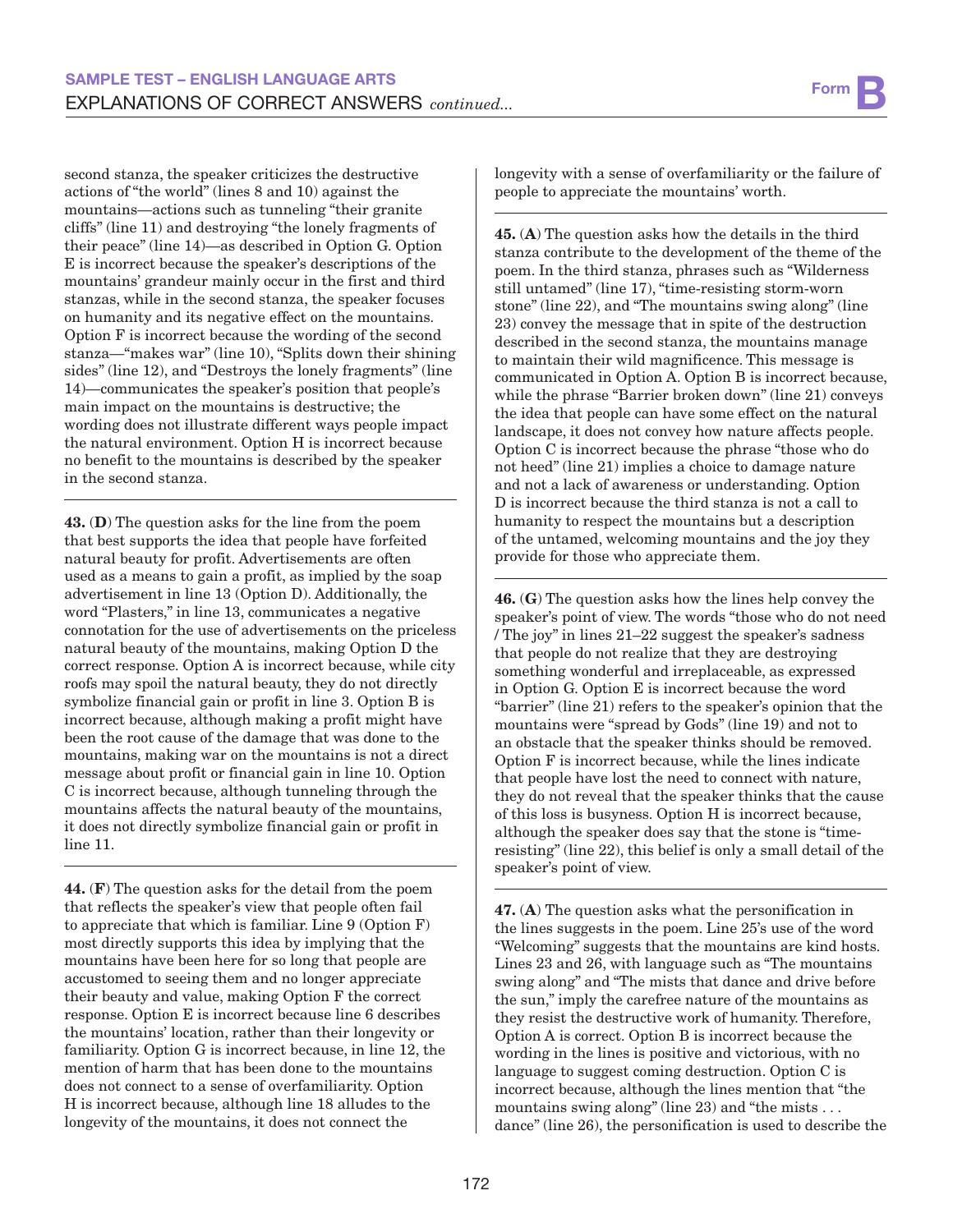mountains' perseverance, rather than to suggest that the mountains are entertaining others. Option D is incorrect because the lines refer to the joy of the mountains as they "swing along" (line 23) and do not suggest pride.

# **The Invention of the Telegraph**

48. (H) The question asks for the best explanation of how the use of problem-solution in paragraph 2 helps develop the ideas in the passage. Option H is correct because it explains that Morse realized his problem was that he was not knowledgeable enough to continue his experimentation without help, so the solution was to seek help from a colleague. Option E is incorrect because, while the discussion on the ship fascinated Morse and reminded him of the lectures he had attended at Yale College, it was his failed attempts with electricity that caused him to reach out to Gail for help. Option F is incorrect because, while "Morse found when he began to develop his idea that he had little real understanding of the nature of electricity" (paragraph 3), the paragraph does not state that he was discouraged; it was his failed experimentation that resulted in him first realizing that he needed help. Option G is incorrect because the paragraph states that "Morse came to understand how [Faraday's electromagnet] worked," and that understanding is what caused him to think about sending messages over a wire; Also, Morse's difficulty was in understanding the properties of electricity in general once he began his experimentation.

49. (B) The question asks how the use of sequencing, or arranging in chronological order, in paragraph 3 contributes to the overall structure of the passage. Paragraph 3 outlines the information that Gale knew who Henry was ("Well before Morse had his shipboard idea about a telegraph, Henry rang a bell at a distance by opening and closing an electric circuit") and that Gale told Morse. Gale's input was "crucial to Morse's telegraph system," and hiring Vail was an additional and necessary help. Therefore, Option B is correct because the creation of Morse's telegraph involved a series of steps that each built upon earlier ideas and inventions from others, such as Henry, Gale, and Vail. Option A is incorrect because, although the inventions and advancements of others assisted in the development of the telegraph, the passage does not suggest that the other men were attempting to create their own telegraph systems. Option C is incorrect because the only other long-distance communication system mentioned in the passage is the outdated semaphore system discussed in paragraph 1. Option D is incorrect because the telegraph system was in

development for more than ten years because of the lack of funding and the need for further experimentation.

50. (F) The question asks what the words "dramatic" and "spectacularly" convey in the sentence. Morse and Cornell rushed to post the wires overhead, and the "rigid deadline" (paragraph 7) was successfully met. The words have a positive and victorious tone that is consistent with the feeling of wonder that it worked and of celebration that the construction was completed, making Option F correct. Option E is incorrect because, while there may have been some feelings of relief and fulfilment that the lines were in place, the passage does not say so, and instead it focuses on the wonder and joy Morse and Cornell felt overcoming setbacks and completing the construction of Morse's telegraph system. Option G is incorrect because the passage does not share whether Morse or Cornell considered the future possibilities of the telegraph, only that the finished product was "dramatic," implying it was amazing to see. Option H is incorrect because, while the passage later discusses the expansion of overhead wires "up and down the Atlantic coast" and how they "connected the continents of Europe and America" (paragraph 8), there is no evidence shared in the passage that Morse planned to continue his work with electricity.

51. (A) The question asks for support from the passage for the idea that Morse was aware of his limitations. Option A is correct because the sentence from paragraph 2 details the materials with which Morse experimented unsuccessfully before turning to others for assistance. Option B is incorrect because, although the sentence from paragraph 3 notes that Gale provided necessary assistance, it makes no reference to Morse admitting defeat and requesting his help. Option C is incorrect because, although the sentence from paragraph 3 makes it clear that Henry, Gail, and Vail contributed to Morse's success, the sentence does not specifically say that Morse realized that he needed assistance to succeed. Option D is incorrect because the sentence from paragraph 7 refers to Morse seeking help from Ezra Cornell in constructing his system, not in developing a way to make it work.

52. (F) The question asks how a passage section helps convey a central idea of the passage. Paragraph 3 states that "Henry's experiments, Gale's assistance, and, soon after, hiring the young technician Alfred Vail were keys to Morse's success." The level of interest inspired Morse and others to work together to find a way to use electricity to send long-distance messages. Option F is correct; the section helps convey a central idea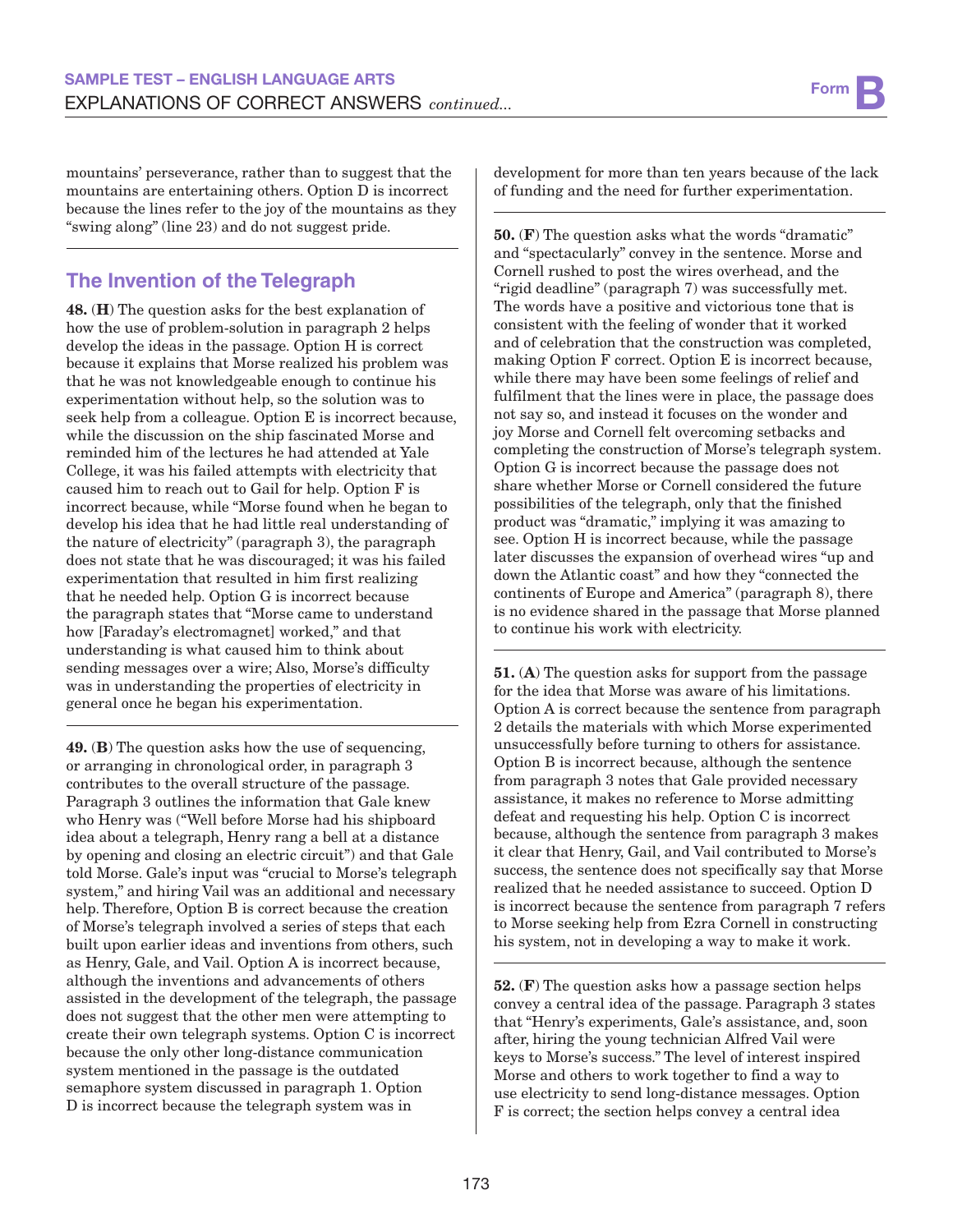because, overall, the section focuses on what fascinated Morse enough to begin his work and how others were just as interested and willing to work to achieve this goal. Option E is incorrect because, although the word collaborative suggests that multiple people contributed to the telegraph's success, the option does not clarify the research and effort needed in order to understand how to use electricity to send signals. Option G is incorrect because when Morse came to understand how Faraday's electromagnet worked, Morse wondered if it might be possible to send a coded message over a wire, but that thought later evolved into the telegraph only after more research and experimentation. Option H is incorrect because the influence of what Morse learned at Yale was only a minor factor in his development of the telegraph.

53. (B) The question asks how the graph supports the ideas in paragraph 8. The graph shows the number of messages transmitted from 1870 to 1920. In 1920 almost 160 million messages were transmitted, showing a "dramatic"—almost double—increase from 1910, which makes Option B the correct answer. Option A is incorrect because, while it can be implied from the expansion shown on the graph that people possibly welcomed the improvement in long-distance communication, the graph does not state this explicitly. Option C is incorrect because the graph does not show how many people used the telegraph, but rather it shows the number of messages sent. Additionally, paragraph 8 provides no details about hesitation on the part of individuals. Option D is incorrect because, while improvements in recording and interpreting code were made, the graph does not show the effect of this advancement on the speed or number of messages being transmitted.

54. (G) The question asks for the best summary of Morse's efforts to fund the construction of his telegraph system. Option G is correct because it details all the steps that resulted in Morse obtaining the appropriation, or \$30,000 needed. Option E is incorrect because it focuses on what Morse did while his application for the funding was delayed. Option F is incorrect because, while it begins with Morse applying for the grant, it focuses on the process required for the government to approve the appropriation. Option H is incorrect because it relates how Morse worked with others to develop his ideas about the telegraph before applying for funding for its construction.

55. (A) The question asks how the map provides additional support for a central idea of the passage. The map shows the telegraph line crossing continents in 1902, just forty-four years after the first message

was sent in 1858. This is a much greater distance than the first line Morse built between "the Supreme Court chamber of the Capitol building and the railroad station in Baltimore" (paragraph 7), making Option A correct. Option B is incorrect because the map shows the distance the line covers; it does not indicate Morse's lack of foresight in seeking patents only in North America. Option C is incorrect because, while Gale's advice was crucial to Morse's success, the map shows the physical line stretching across continents many years later, after their initial work. Option D is incorrect because, while it can be inferred that the telegraph had influence across the world, the amount of influence cannot be determined.

56. (E) The question asks for information that conveys the idea that the United States was mostly unaware of the possibilities of electricity in the mid-nineteenth century. The passage states that most signaling systems at the time were "visual or 'semaphore' systems using flags or lights" (paragraph 1) and that the United States was looking for "just such a system along its entire Atlantic coast" (paragraph 1). Option E is correct because waving lights and flags reveals how limiting and simple the system of the time was, and Option E states that the United States wanted to expand this system, not improve upon it. Option F is incorrect because the delay in funding had to do with the Panic of 1837 and the "long depression" (paragraph 5), not because the House of Representatives was not aware or ready for innovation in the use of electricity. Option G is incorrect because it focuses on what prompted Morse to consider an electronic wire-based communications system. Option H is incorrect because it describes a basic aspect of an early electrical discovery that demonstrated the interest of scientists in the possibilities of electricity, not the United States as a whole.

57. (D) The question asks which statement best represents a viewpoint held by the author of the passage. Paragraph 8 states that "Telegraph lines soon extended westward, and within Morse's own lifetime they connected the continents of Europe and America." Therefore, Option D is correct because the author presents Morse's telegraph as a great leap in the ability to quickly communicate messages over distances never before imagined. Option A is incorrect because the author explains that the aboveground wiring was used only because "Cornell suggested that [it was] the fastest and cheapest way" (paragraph 7), not because it would be more successful. Option B is incorrect because the author conveys the importance of this advancement in communication without providing detailed information about electrical systems. Option C is incorrect because,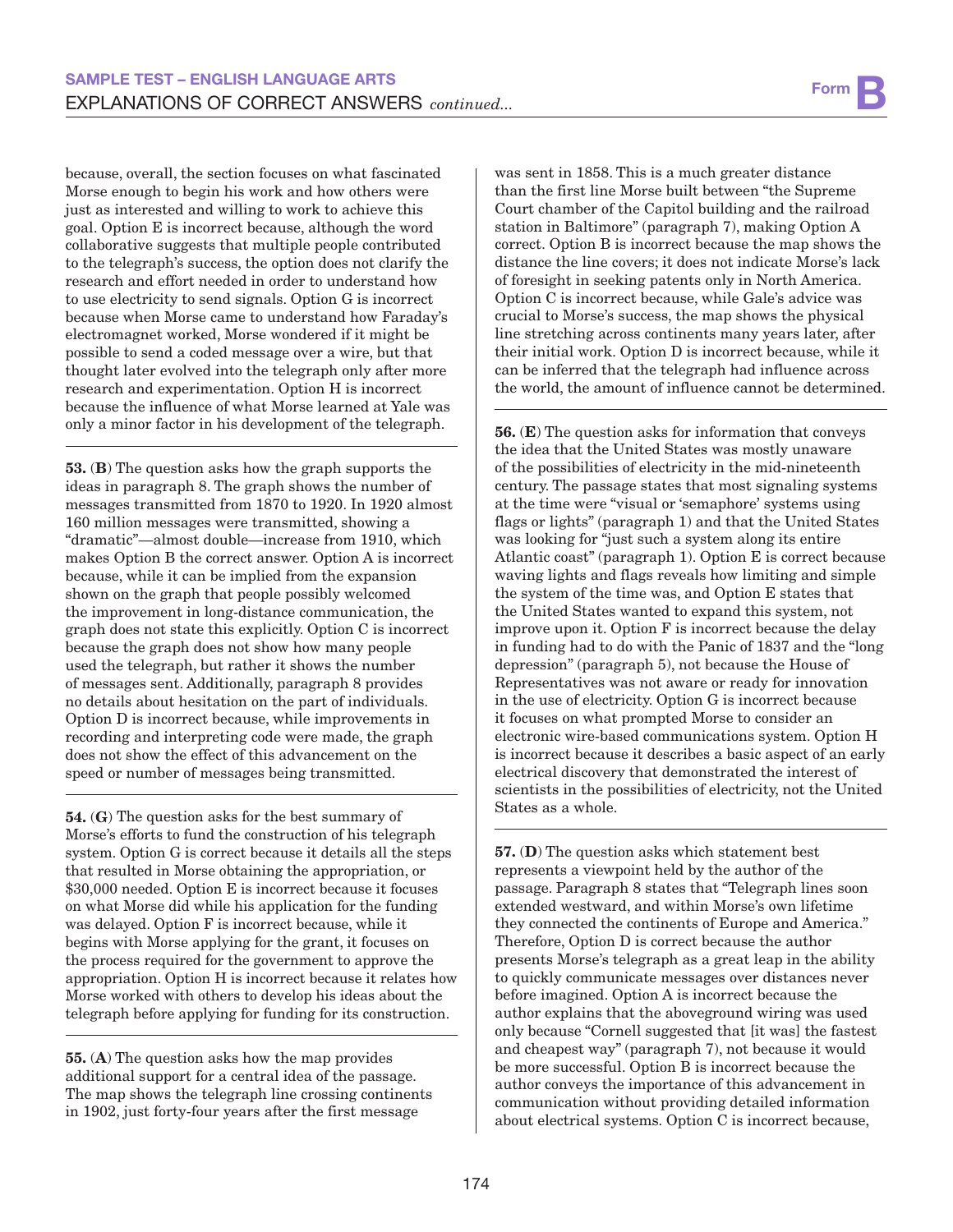while the Panic of 1837 caused a delay in Morse's funding, the author shows that Morse received the appropriation in 1843 and was able to overcome the financial setback he faced.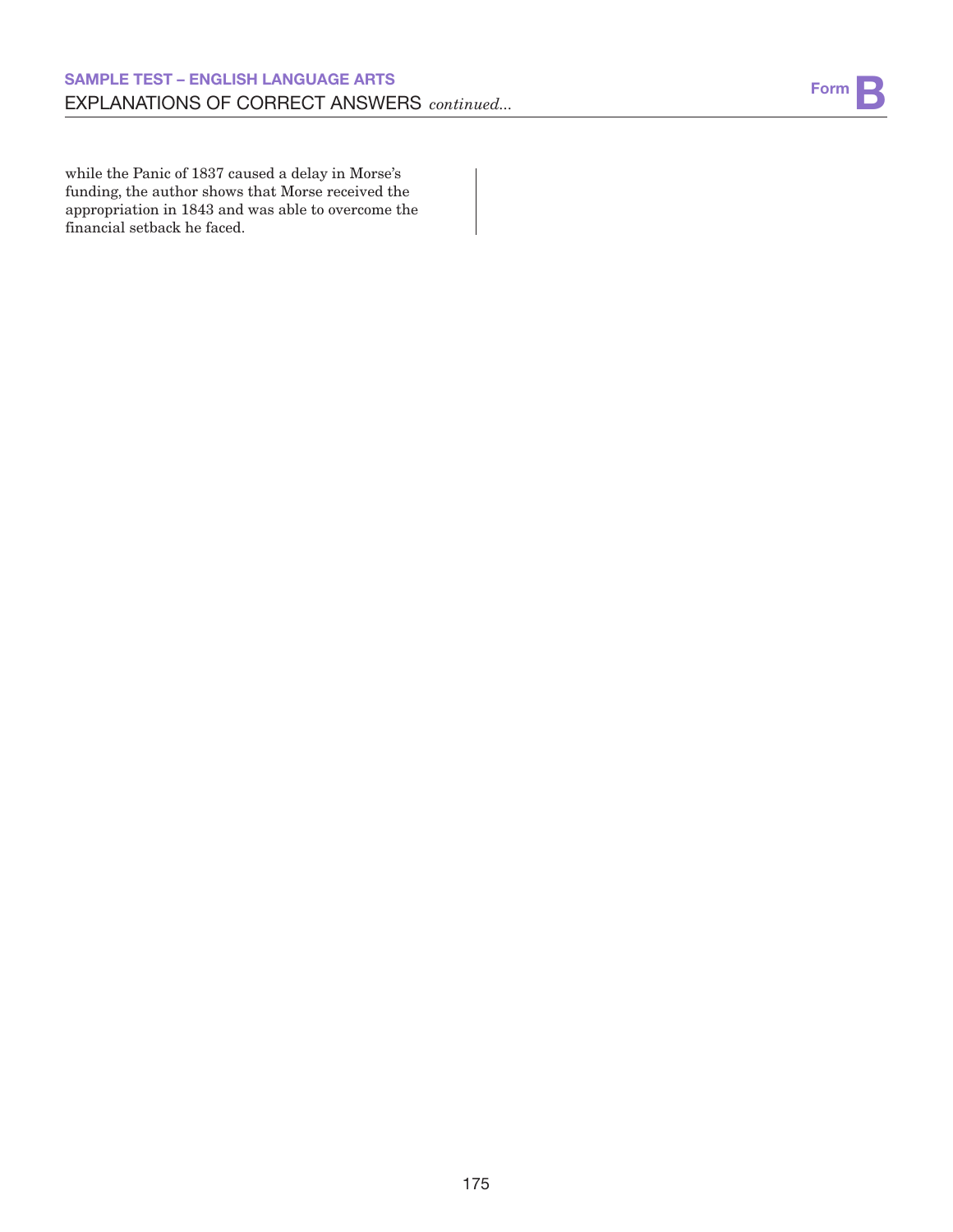# SAMPLE TEST – MATHEMATICS EXPLANATIONS OF CORRECT ANSWERS FORM



- 58. (120) There are 5 choices for the first digit, 4 choices for the second digit, 3 choices for the third digit, 2 choices for the fourth digit, and 1 choice for the final digit. The total number of possibilities is  $5 \times 4 \times 3 \times 2 \times 1 = 120$ .
- **59.** (3)  $\frac{147-x}{12} = 12$  $147 - x = 144$ *x* 3 **=**
- **60.**  $(-3.4)$   $|(-6) (-5) + 4.2| |3 9.6| = |3.2| |-6.6|$  $= 3.2 - 6.6 = -3.4$
- 61. (300) Let *x* be the total number of pages in the workbook. Then, 20% of *x* is 60. Set up a proportion and solve for x:

$$
\frac{20}{100} = \frac{60}{x}
$$
  
20x = 6,000  

$$
x = \frac{6,000}{20} = 300 \text{ pages}
$$

62. (65) Call the missing angle in the top half of the figure *x*. The sum of the four angles on the top of the figure is equal to 180°.  $x + y + 30 + 60 = 180$ 

> Since  $x$  is a vertical angle with the  $25^\circ$ angle, then *x* is also 25°. Use that to solve for *y*.

 $25 + y + 30 + 60 = 180$  $y + 115 = 180$ *y* 65 **=**

**63.** (**D**)  $x(x-2y) = 9[9-2(-7)] = 9(9+14)$  $= 9(23) = 207$ 

64. (E) Find the missing angle, angle QPT, of triangle PQT:  $180^{\circ} - 70^{\circ} - 50^{\circ} = 60^{\circ}$ In parallelogram PQRS, angle QPT is congruent to angle QRS, so the measure of

angle QRS is also 60°.

65. (D) Break the equations apart to each equal *M*:

$$
M = 3N
$$

$$
M = \frac{P}{4}
$$

$$
M = Q + 5
$$

$$
M = \frac{R}{7}
$$

Pick a number to substitute into the equations, and solve the equations to find the values of *M, N, P, Q*, and *R*.

Let  $M = 2$ . Since all the equations are equal to 2, substitute 2 to find each variable.

$$
M = 3N
$$
  
\n
$$
2 = 3N
$$
  
\n
$$
\frac{2}{3} = N
$$
  
\n
$$
M = \frac{P}{4}
$$
  
\n
$$
2 = \frac{P}{4}
$$
  
\n
$$
8 = P
$$
  
\n
$$
M = Q + 5
$$
  
\n
$$
2 = Q + 5
$$
  
\n
$$
-3 = Q
$$
  
\n
$$
M = \frac{R}{7}
$$
  
\n
$$
2 = \frac{R}{7}
$$
  
\n
$$
14 = R
$$

Variable *R* has the greatest value.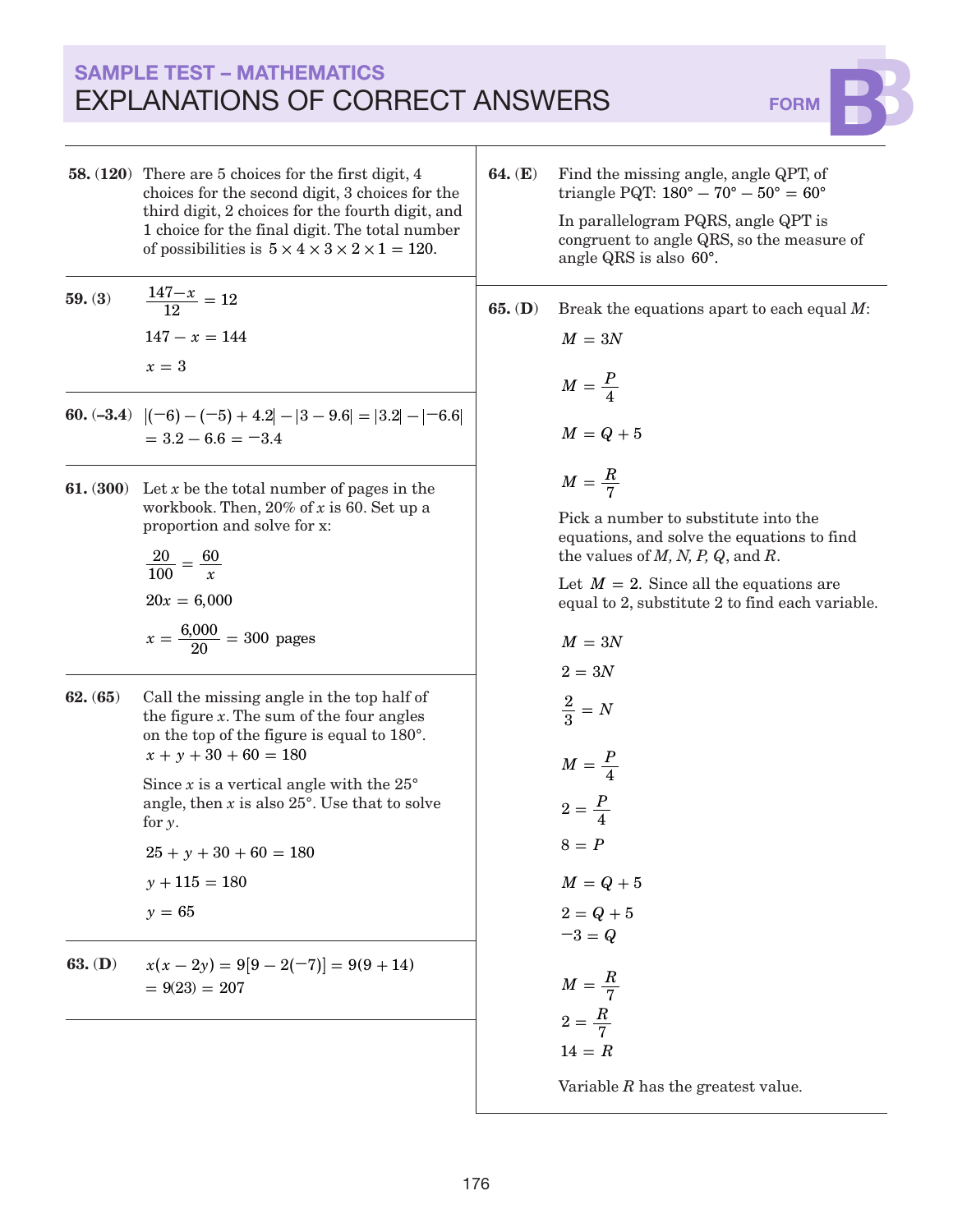## SAMPLE TEST – MATHEMATICS SAMPLE TEST – MATHEMATICS<br>EXPLANATIONS OF CORRECT ANSWERS *continued...* Form BYPLANATIONS OF CORRECT ANSWERS *continued...*

| 66. (G)   | Set up a proportion:<br>$\frac{x}{416} = \frac{3}{96}$<br>$96x = 1,248$<br>$x = 13$ bundles                                                                                                                                                                                                                                                                                                                                                         | $70.$ (F)          | The total number of desserts ordered is<br>$42 + 23 + 47 + 48 = 160.$<br>The probability that ice cream was chosen is<br>$\frac{48}{160} = \frac{3}{10} = 30\%.$                                                                                                                                             |
|-----------|-----------------------------------------------------------------------------------------------------------------------------------------------------------------------------------------------------------------------------------------------------------------------------------------------------------------------------------------------------------------------------------------------------------------------------------------------------|--------------------|--------------------------------------------------------------------------------------------------------------------------------------------------------------------------------------------------------------------------------------------------------------------------------------------------------------|
| 67. (C)   | Set up an inequality to compare the costs:<br>$0.15x \le 10.50$<br>$x \leq 70$<br>Therefore, 70 individual sheets of paper<br>would cost $$10.50$ , so 69 is the greatest<br>number of individual sheets of paper that<br>Macie can buy that would be less expensive<br>than the package.                                                                                                                                                           | 71. (C)<br>72. (F) | Since 18 and 24 are both multiples of 6, find<br>the least common multiple of only 18 and 24.<br>Multiples of 18:18, 36, 54, 72<br>Multiples of 24: 24, 48, 72<br>The least common multiple of 6, 18, and 24<br>is 72.<br>Let $x$ be the number of dozens of eggs for 300<br>customers. Set up a proportion: |
| 68. $(F)$ | 7:00 p.m. is 6 hours after 1:00 p.m. Calculate<br>the number of degrees the temperature<br>dropped in 6 hours: $3 \times 6 = 18$ degrees.<br>Subtract that from the starting point<br>(8 degrees) to find the solution:<br>$8 - 18 = -10$ degrees.                                                                                                                                                                                                  |                    | $\frac{x}{300} = \frac{15}{200}$<br>$200x = 4500$<br>$x = 22.5$ dozen eggs.<br>Round up to 23 because you can't have half<br>an egg.                                                                                                                                                                         |
| $69.$ (D) | The ratio of red to blue to green is 15:7:3.<br>Find the proportion of blue marbles. Add<br>the numbers of the ratio and use the total<br>sum as the denominator: $\frac{7}{15+7+3} = \frac{7}{25}$ .<br>Find the proportion of green marbles: $\frac{3}{25}$ .                                                                                                                                                                                     | 73. (C)            | The total number of bottles of juice in the<br>cooler is $5 + 3 + 6 = 14$ .<br>The number of bottles of juice that are not<br>apple juice (grape juice and orange juice) is<br>$3 + 6 = 9.$<br>So the probability is $\frac{9}{14}$ .                                                                        |
|           | Since there are a total of 75 marbles, the<br>number of blue marbles is $\frac{7}{25} \times 75 = 21$ .<br>The number of green marbles is<br>$\frac{3}{25} \times 75 = 9$ . The number of red marbles is<br>$75 - 21 - 9 = 45.$<br>If 2 blue marbles are removed and replaced<br>with 2 green marbles, the number of blue<br>marbles is now 19 and the number of green<br>marbles is now 11. The ratio of red marbles<br>to green marbles is 45:11. |                    |                                                                                                                                                                                                                                                                                                              |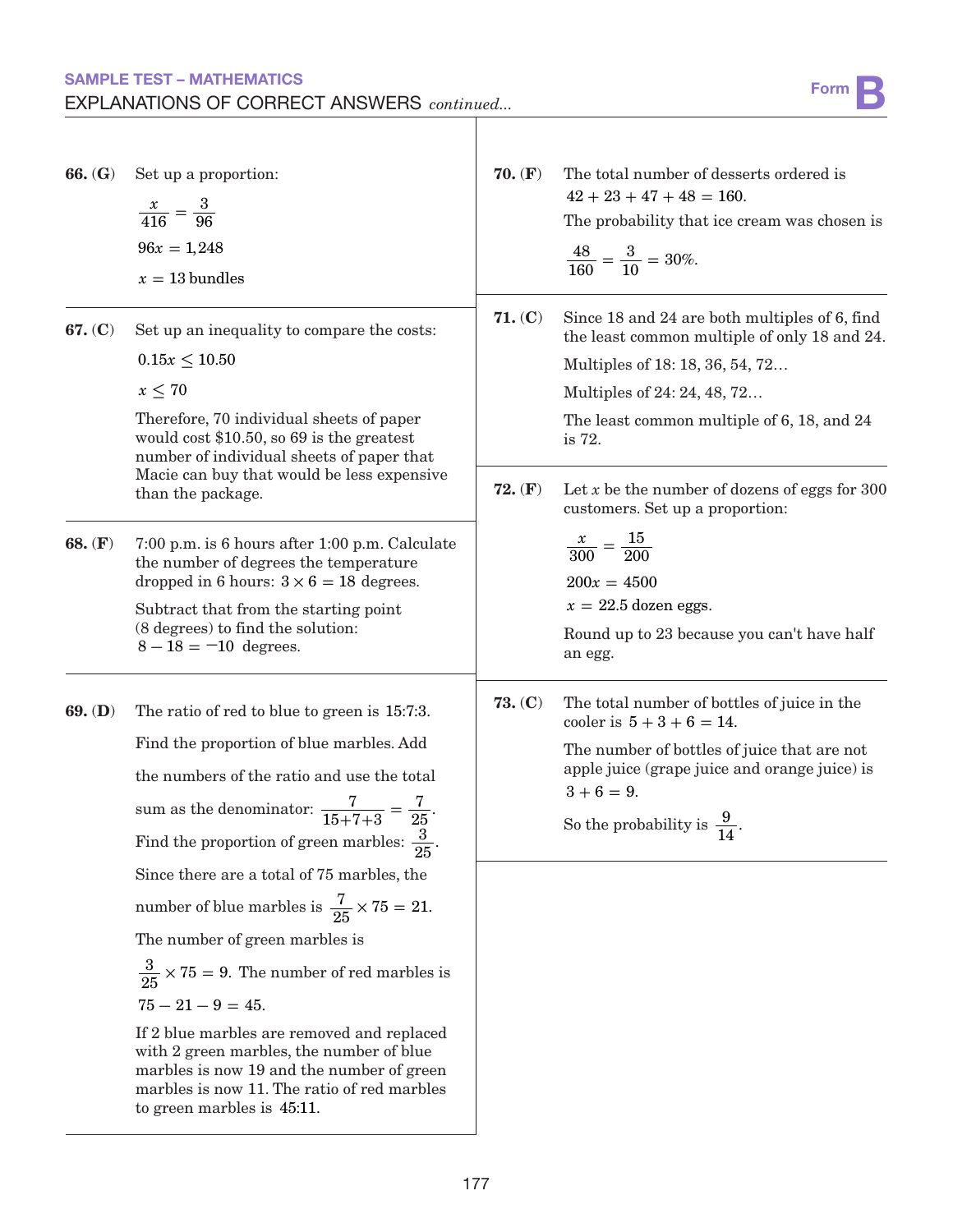that to find the area of the large plate:  $A = \pi r^2 = \pi (20^2) = 400 \pi$  sq cm The circumference of the smaller plate is  $20\pi$  cm. Use that to find the radius, and then the area, of the smaller plate:  $C = 2\pi r$  $20\pi = 2\pi r$  $A = \pi r^2 = \pi (10^2) = 100 \pi \, \text{sq cm}^2$  $r=10$ Subtract the area of the small plate from the area of the large plate:  $400\pi - 100\pi = 300\pi$  sq cm

74. (H) The radius of the large plate is 20 cm. Use

**75. (D)** The question says that an equal number  $(x)$ of each type of page space was purchased. To find the number of each type of page space that was purchased, multiply the price per type by *x* and set it equal to the total amount spent, then solve for *x*:

 $200x + 350x + 600x = 11,500$ 

 $\frac{1}{2,500x} = 11,500$ 

 $x = 10$ 

Thus, the store purchased 10 units of each type of page space. To find the total amount of page space purchased, multiply each type of page space by 10, and add:

$$
\left(10 \times \frac{1}{4} \text{ page}\right) + \left(10 \times \frac{1}{2} \text{ page}\right) + (10 \times 1 \text{ page})
$$
  
= 17 $\frac{1}{2}$  pages

76. (F) Solve the inequality for *x*.

 $3x + 8 \leq 92$ 

 $3x \le 84$ 

*x* **≤** 28

The positive odd numbers less than 28 are 1, 3, 5, ..., 25, and 27. There are 14 of them.

77. (A) Substitute 3 for *y* and solve for *x*:

$$
\frac{36}{y} = 4x
$$

$$
\frac{36}{3} = 4x
$$

$$
12 = 4x
$$

$$
3 = x
$$

**78.** (**H**) Since  $\overline{XY} = 20$  cm, use that to find  $\overline{YZ}$ :

$$
\overline{YZ} = \frac{3}{5}\overline{XY} = \frac{3}{5}(20) = 12 \text{ cm}
$$

$$
\overline{XZ} = \overline{XY} + \overline{YZ} = 20 + 12 = 32 \text{ cm}
$$

**79.** 
$$
(C)
$$
 Calculate the cost of the cloth before tax:

$$
1\frac{3}{4} \times 8 = \frac{7}{4} \times 8 = \$14
$$

Now find the tax for \$14 worth of cloth:

$$
14 \times 8\% = 14 \times \frac{8}{100} = $1.12
$$

Finally, add the cost of the fabric and the tax:

 $$14 + $1.12 = $15.12$ 

80. (F) To find M, subtract  $N - M$  and set it equal to the length:

$$
1\frac{1}{3} - M = 5\frac{5}{6}
$$
  
-M = 5\frac{5}{6} - 1\frac{1}{3}  
-M = 5\frac{5}{6} - 1\frac{2}{6}  
-M = 4\frac{3}{6}  
M = -4\frac{1}{2}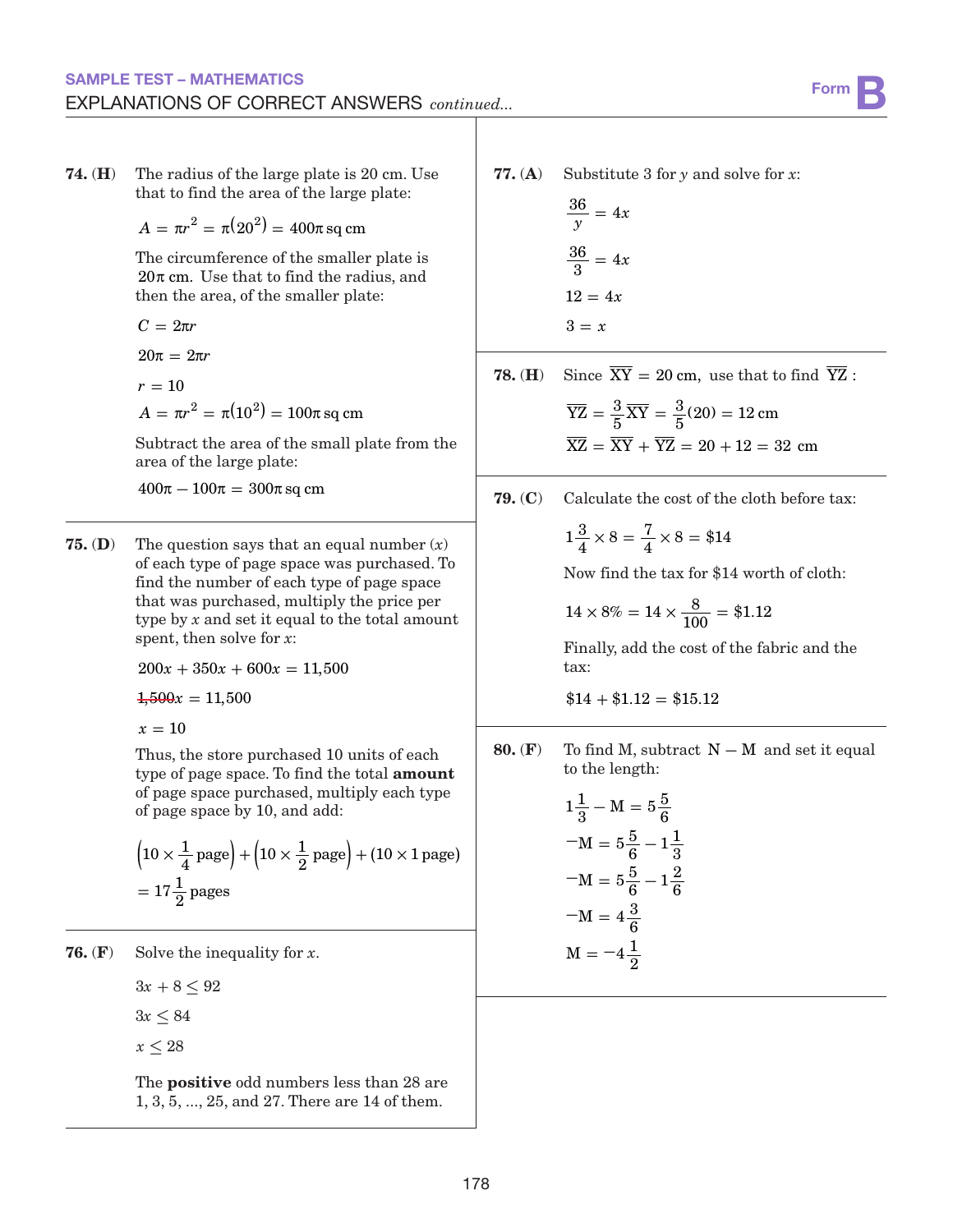81. (B) Add the four values in the ratio  $(177 + 12 + 7 + 4 = 200)$  and use the sum as the denominator. Use that to find the fraction of zinc in one of the coins. Then reduce the fraction:

$$
\frac{12}{200}=\frac{3}{50}
$$

Multiply this fraction by 8 to find the number of grams of zinc in decimal form:

$$
\frac{3}{50} \times 8 = \frac{24}{50} = 0.48 \, \text{g}
$$

82. (G) Jack scored a mean of 15 points per game in each of the first 3 games, so he earned a total of 45 points for the first 3 games. Use that information to calculate the mean over the four games:

$$
\frac{45+27}{4} = \frac{72}{4} = 18
$$

83. (B) Find the number of liters that need to be added. Since  $\frac{1}{3}$  of the oil drum is full,  $\frac{2}{3}$  of the drum remains empty:

 $\frac{2}{3} \times 4,320 = 2,880$  liters

Use the conversion  $1 \text{ kL} = 1,000 \text{ L}$  to find the number of kL:

 $\frac{2,880}{1,000} = 2.88$  kL

84. (F) First, find out how old Nicole and Carmen are now. Let  $N =$  Nicole's age now.

Let  $C = \text{Carmen's age now.}$ 

$$
C+2=17
$$

 $C = 15$  (Carmen's age now)

 $N = 3C$ 

 $N = 3(15) = 45$  (Nicole's age now)

 $N - 5 = 45 - 5 = 40$  (Nicole's age 5 years ago)

85. (C) Let *x* be the original amount of the chemical. It loses 20% after each week, which means 80% of the chemical remains at the end of each week.

End of first week: 0.80*x*

At the end of the second week, 80% of the amount left at the end of the first week remains.

End of second week:  $0.80(0.80x) = 0.64x$  or 64%

86. (G) One more than an odd integer must be even.

One more than  $w - 1$  is  $w$ , therefore  $w$  must be even. Two times an even integer must be even, therefore 2*w* is even. An even integer decreased by 2 must be even.

Therefore,  $2w - 2$  must be even.

- 87. (B) Find the least common multiple of 2, 3, and 4 — which is 12. So, it takes 12 minutes before all three are back at the starting line. Ann completes 1 lap every 2 minutes, so in 12 minutes she has completed 6 laps.
- 88. (F)  $4(7-3x) (5-x) = 28 12x 5 + x$  $= 23 - 11x$
- 89. (D) First, add the number of students for each category to find out how many total students were in the survey:  $12 + 16 + 7 + 5 = 40$

The number of students who had at least 2 pets are the ones who have 2 pets (7) plus the ones who have 3 or more (5). The total number of students with at least 2 pets is  $7 + 5 = 12.$ 

The probability of a student in the survey having at least two pets is:

$$
\frac{12}{40}=\frac{3}{10}
$$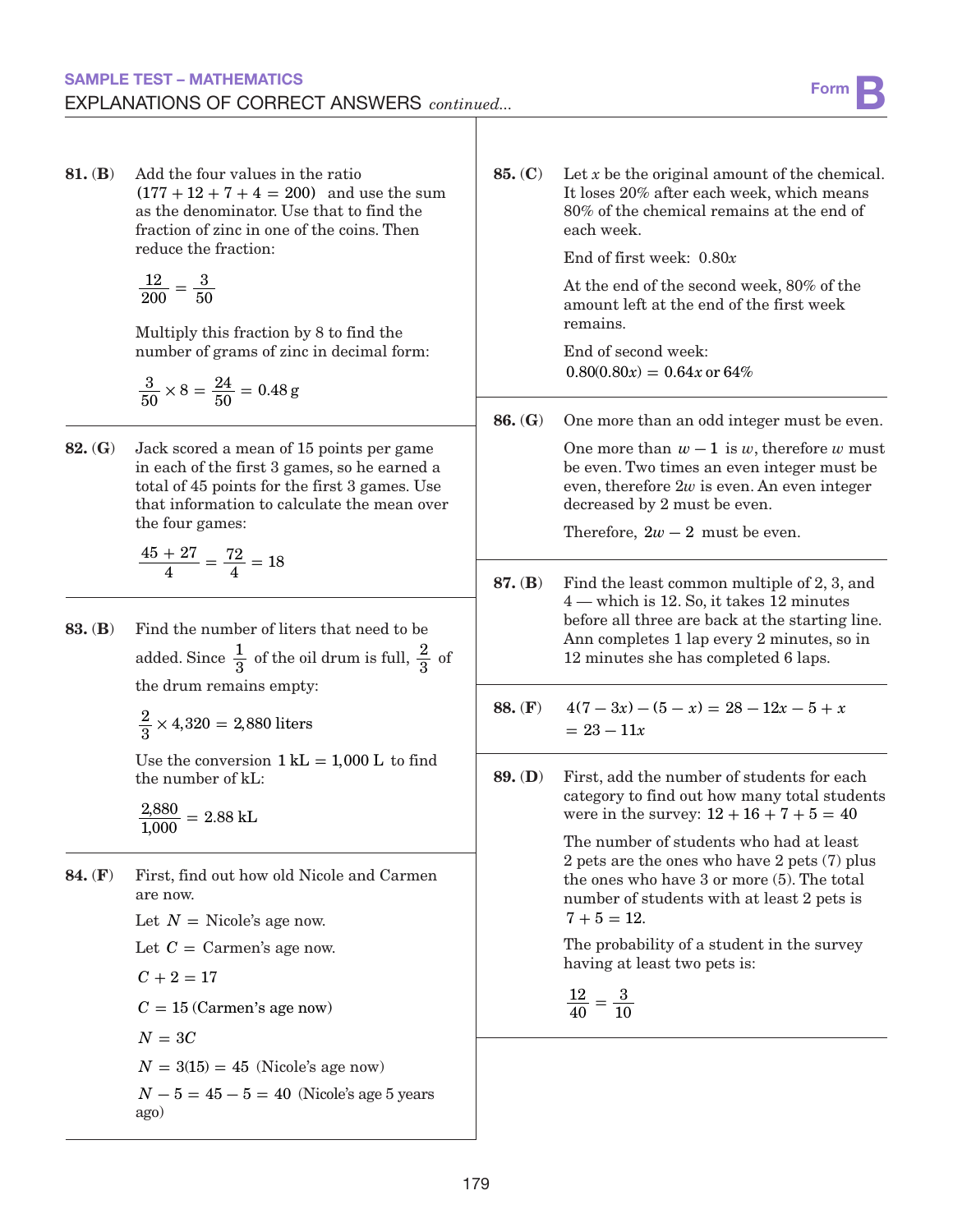#### SAMPLE TEST – MATHEMATICS EXPLANATIONS OF CORRECT ANSWERS *continued...*

**90.** (**E**) Let *x* be the total number of liters the container can hold.

$$
\frac{n+10}{x} = 60\% \text{ and } \frac{n+16}{x} = 75\%
$$

First, solve each equation for *x*:

Equation 1:

$$
\frac{n+10}{x} = \frac{60}{100}
$$

$$
\frac{n+10}{x} = \frac{3}{5}
$$

$$
3x = 5(n + 10)
$$

$$
x = \frac{5n+50}{3}
$$

Equation 2:

$$
\frac{n+16}{x} = \frac{75}{100}
$$

$$
\frac{n+16}{x} = \frac{3}{4}
$$

$$
3x = 4(n+16)
$$

$$
x = \frac{4n+64}{3}
$$

Now, set the two equations equal to each other and solve for *n*.

$$
\frac{5n+50}{3} = \frac{4n+64}{3}
$$

$$
5n + 50 = 4n + 64
$$

$$
n + 50 = 64
$$

$$
n = 14 \text{ liters}
$$

**91.** (B) 
$$
5x^3 + 3x + 9 + \frac{1}{x^2}
$$
  
=  $5(10^3) + 3(10) + 9 + \frac{1}{10^2}$   
=  $5,000 + 30 + 9 + \frac{1}{100} = 5,039.01$ 

- 92. (E) The length of one side of the square is 6 cm. Since R, S, and T are midpoints, then  $\overline{TM}$ ,  $\overline{MR}$ ,  $\overline{RN}$ , and  $\overline{NS}$  are all equal to 3 cm. Triangles TMR and RNS are both right triangles, so the area of one of the triangles is  $\frac{1}{2} \times 3 \times 3 = \frac{9}{2}$ . The triangles are congruent, so the sum of the areas is 9 2  $+\frac{9}{2} = 9$  sq cm.
- 93. (D) Let *x* be the amount spent on planned expense in one year:

$$
\frac{x}{29,600} = \frac{5}{8}
$$

$$
x = \frac{5}{8}(29,600) = 18,500
$$

94. (G) First, figure out how many different topping pairs are possible. Use 1, 2, 3, 4, 5, 6, 7 to represent the toppings and create a list of possible pairs:

$$
1,2; 1,3; 1,4; 1,5; 1,6; 1,7\n2,3; 2,4; 2,5; 2,6; 2,7\n3,4; 3,5; 3,6; 3,7\n4,5; 4,6; 4,7\n5,6; 5,7\n6,7
$$

So there are 21 different topping combinations for one pizza.

Since there are 3 pizza sizes, multiply the total number of combinations by 3 to get the total number of different pizzas Cody can create:  $3 \times 21 = 63$ .

95. (D) To find by what percent the number of families with 1 cat is greater than the number of families with 2 cats, calculate the difference between the two numbers and divide by the number of families with 2 cats:

$$
\frac{42-35}{35} = \frac{7}{35} = \frac{1}{5} = 0.20 \text{ or } 20\%.
$$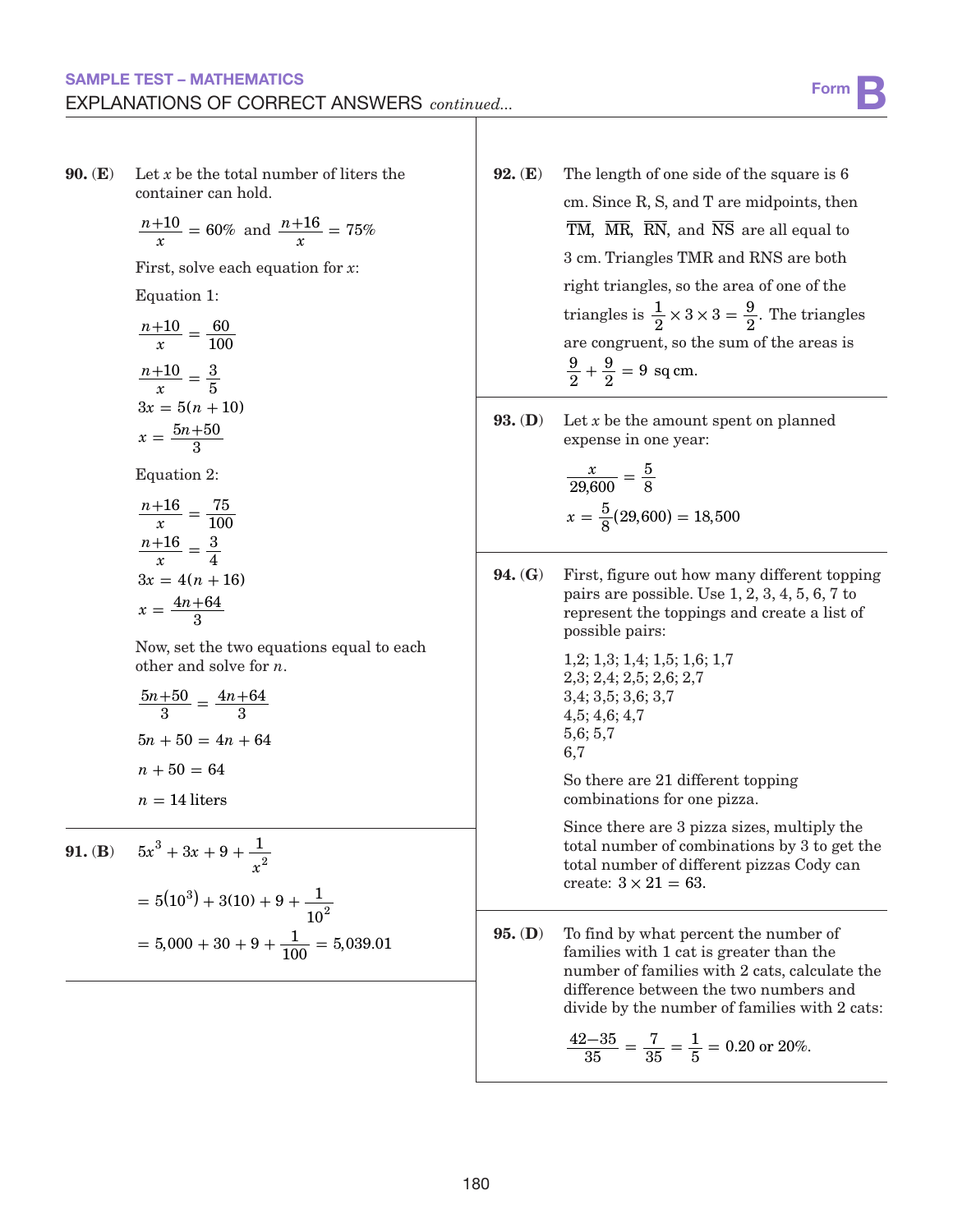#### SAMPLE TEST – MATHEMATICS EXPLANATIONS OF CORRECT ANSWERS *continued...*

96. (H) One side of the square base is 3 ft long. Since the height of the box is 3 times the length, then the height is  $3 \times 3 = 9$  ft. The volume of a rectangular prism is length  $\times$  height **×** width. The volume of the wooden box is

 $V = 3 \times 3 \times 9 = 81$  cu ft.

97. (B) Calculate each mean speed:

$$
R = \frac{65}{5} = 13 \text{ kph}
$$

$$
S = \frac{72}{4} = 18 \text{ kph}
$$

Then calculate the difference of both mean speeds:

$$
S-R=18-13=5\,\mathrm{kph}
$$

98. (G)

$$
\begin{array}{c|cccc}\n & P & Q & R & S \\
\hline\n- & -3 & -2 & -1 & 0 & 1 & 2 & 3 \\
\end{array}
$$

Find the midpoint of PQ and RS: Midpoint of PQ =  $\frac{-1 - (-3)}{2} = \frac{2}{2}$  $\frac{2}{2}$  = 1 unit. The midpoint of PQ is located 1 unit from each endpoint, so the midpoint is at **−**2.

Midpoint of  $RS = \frac{2-0}{2} = \frac{2}{2} =$  $\frac{2}{2}$  = 1 unit.

The midpoint of RS is located 1 unit from each endpoint, so the midpoint is at 1.

The distance between the two midpoints is  $1 - (-2) = 3$  units.

99. (D) If  $1 L = 1,000$  cu cm, then  $1 L = 1,000$  mL. Set up a proportion, letting  $x =$  the amount of cubic millimeters in 1,000 cubic centimeters.

> 1,000 cu mm *x* 1 L  $=\frac{x \text{ cu mm}}{1,000 \text{ cu mm}}$

Solve for *x*: 1,000,000 cubic millimeters are in 1,000 cubic centimeters.

100. (E) Both  $x + 1$  and  $y + 2$  are radii. So, set them equal to each other and solve for *y*.

 $y + 2 = x + 1$ 

- $y = x 1$
- 101. (C) There are 5 sections between M and T. To find the length of one of these sections, find the distance between M and T and divide by 5:

$$
\left(\frac{5}{8} - \left(-\frac{1}{4}\right)\right) \div \frac{5}{1} =
$$
\n
$$
\left(\frac{5}{8} + \frac{2}{8}\right) \div \frac{5}{1} =
$$
\n
$$
\frac{7}{8} \div \frac{5}{1} = \frac{7}{8} \times \frac{1}{5} = \frac{7}{40}
$$

R is 3 sections away from M, so add:

$$
-\frac{1}{4} + 3\left(\frac{7}{40}\right) = -\frac{10}{40} + \frac{21}{40} = \frac{11}{40}
$$
  
R is located at  $\frac{11}{40}$ .

102. (H) Let *x* be the number of minutes Phan used his internet service in the month. Phan's monthly charges were  $18 + 0.024x$ . Since Deion's charges were the same as Phan's, set the expression equal to 30 and solve for *x*:

 $18 + 0.024x = 30$ 

 $0.024x = 12$ 

 $x = 500$ 

Phan used his service for 500 minutes.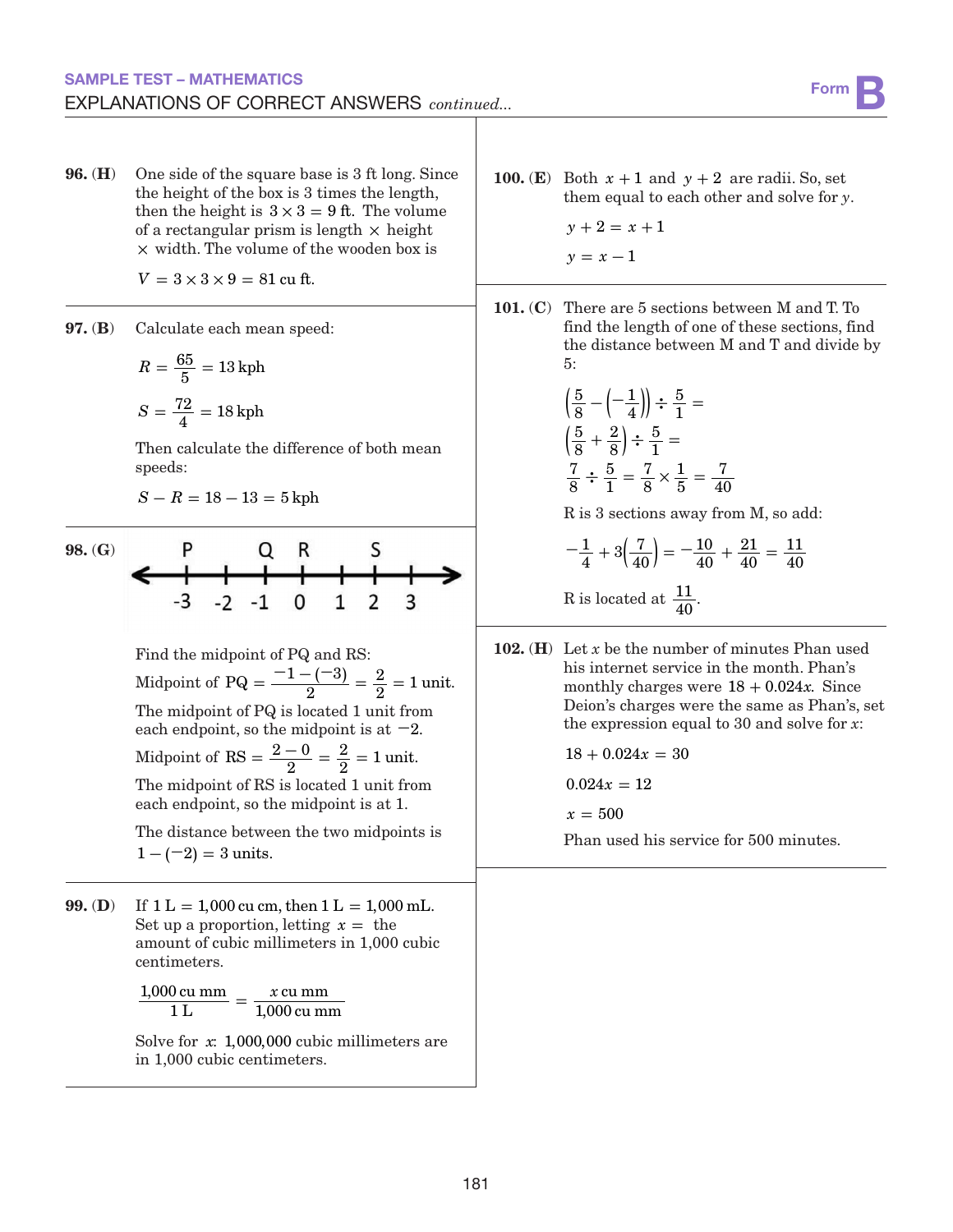103. (B) Create a chart using the given information and use subtraction to figure out how many cars are not red and do not have a back-up camera:

|              | Red | Not Red   | <b>TOTAL</b> |
|--------------|-----|-----------|--------------|
| Back-up      |     | 6         | 10           |
| Camera       |     | $(10-4)$  |              |
| No back-up   |     | 32        |              |
| Camera       |     | $(38-6)$  |              |
| <b>TOTAL</b> | 12  | 38        | 50           |
|              |     | $(50-12)$ |              |

The probability of selecting a car that meet both conditions from the total of 50 cars at the dealership is  $\frac{32}{50}$  $=\frac{16}{25}.$ 

**104.** (**E**)  $0.06 = \frac{6}{100}$ . Simplify the fraction to find the

answer:

$$
\frac{6}{100} = \frac{3}{50}
$$
 so,  $x = 3$ .

105. (C) The height of the triangle is 4 units. The length of the base is  $n - m$ . So the area is

$$
A = \frac{1}{2}(n-m)(4) = 2(n-m).
$$

106. (F) The total number of cards in the box is  $8+6+5+4+1 = 24$ . Set up a proportion to figure out which card has exactly a 1 in 4 chance of being picked at random.  $\frac{x}{24}$  $=\frac{1}{4}$ or  $x = 6$ . The dog card has a 1 in 4 chance of being randomly selected.

107. (C) Separate the compound inequality into two pieces:

$$
2x - 2 \le y \text{ and } y \le 4x + 10
$$

Substitute  $y = 1$  into each inequality and solve for *x*:

$$
2x - 2 \le 1
$$

$$
2x \le 3
$$

$$
x \le \frac{3}{2}
$$

$$
1 \le 4x + 10
$$

$$
-9 \le 4x
$$

$$
-\frac{9}{4} \le x
$$

The solution is the number line that shows that *x* is greater than or equal to  $-2\frac{1}{4}$  and less than or equal to  $1\frac{1}{2}$ .

108. (G) 
$$
\frac{14}{21} = \frac{p}{7}
$$
  
\n21p = 7(14)  
\n21p = 98  
\n
$$
p = \frac{98}{21} = \frac{14}{3}
$$

109. (A) The total number of balls in the box is  $7 + 14 + 21 = 42.$ 

The probability that the ball is black is

7 42  $=\frac{1}{6}$ .